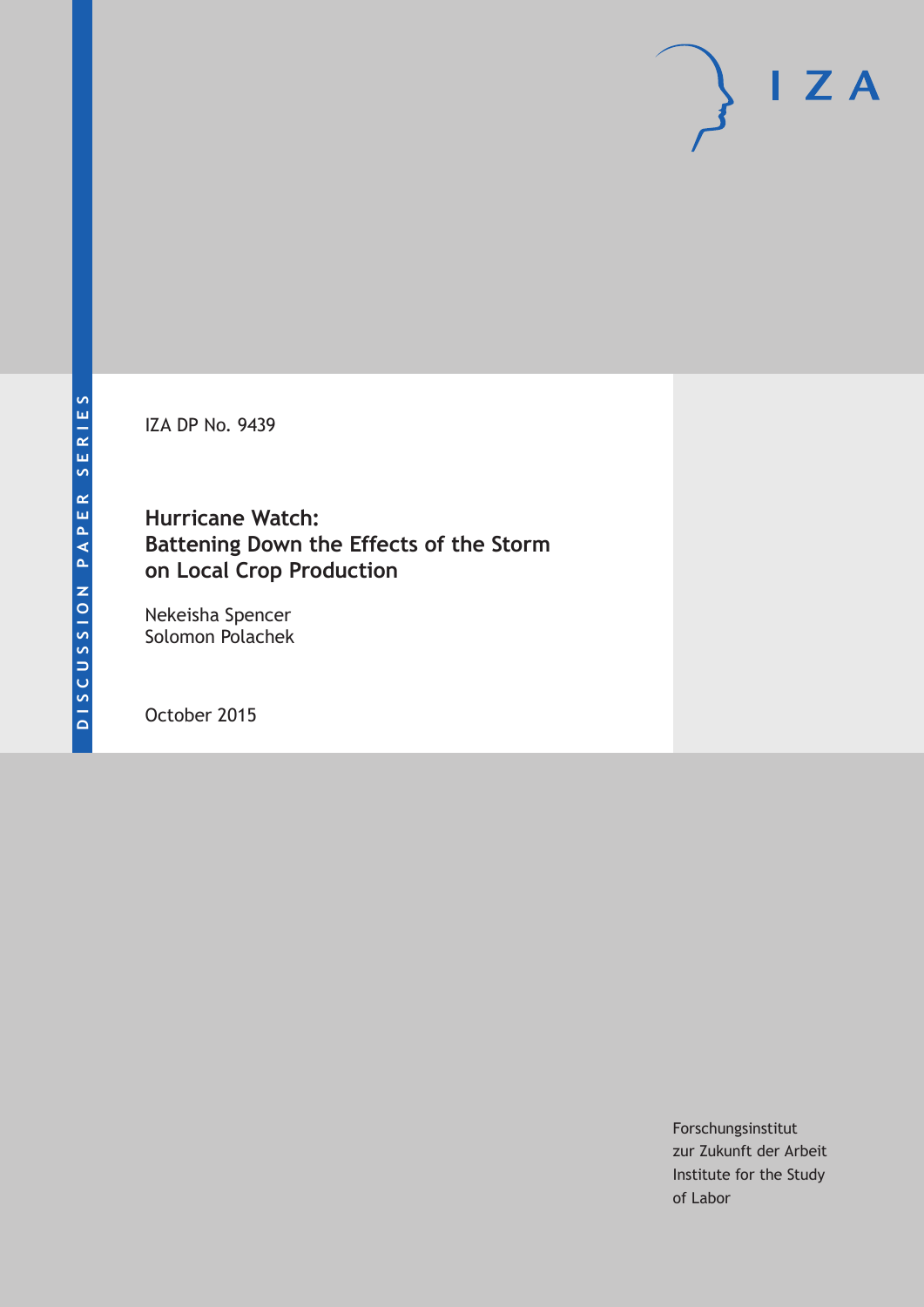# **Hurricane Watch: Battening Down the Effects of the Storm on Local Crop Production**

## **Nekeisha Spencer**

*Binghamton University* 

## **Solomon Polachek**

*Binghamton University and IZA* 

Discussion Paper No. 9439 October 2015

IZA

P.O. Box 7240 53072 Bonn Germany

Phone: +49-228-3894-0 Fax: +49-228-3894-180 E-mail: iza@iza.org

Any opinions expressed here are those of the author(s) and not those of IZA. Research published in this series may include views on policy, but the institute itself takes no institutional policy positions. The IZA research network is committed to the IZA Guiding Principles of Research Integrity.

The Institute for the Study of Labor (IZA) in Bonn is a local and virtual international research center and a place of communication between science, politics and business. IZA is an independent nonprofit organization supported by Deutsche Post Foundation. The center is associated with the University of Bonn and offers a stimulating research environment through its international network, workshops and conferences, data service, project support, research visits and doctoral program. IZA engages in (i) original and internationally competitive research in all fields of labor economics, (ii) development of policy concepts, and (iii) dissemination of research results and concepts to the interested public.

IZA Discussion Papers often represent preliminary work and are circulated to encourage discussion. Citation of such a paper should account for its provisional character. A revised version may be available directly from the author.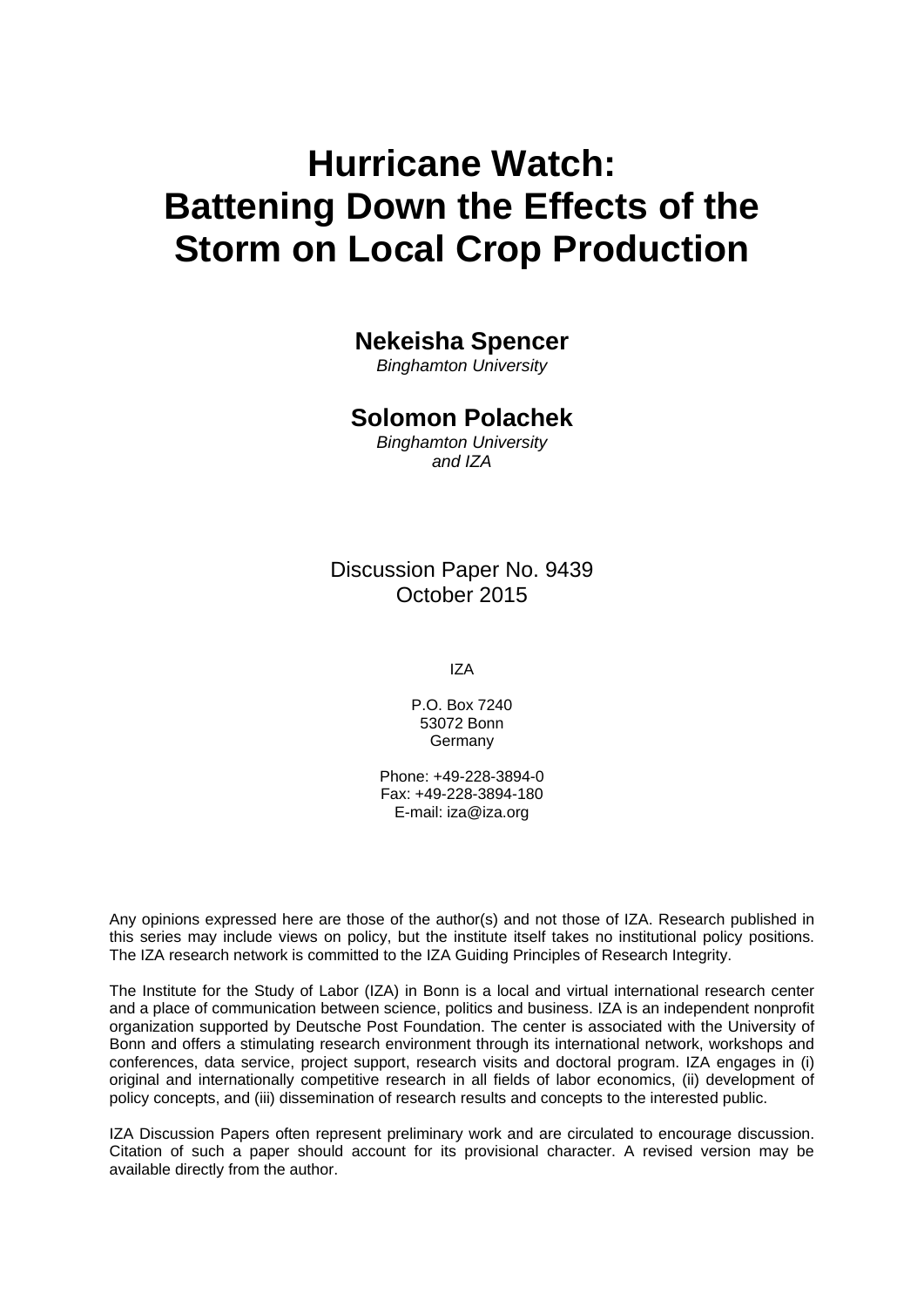IZA Discussion Paper No. 9439 October 2015

# **ABSTRACT**

# **Hurricane Watch: Battening Down the Effects of the Storm on Local Crop Production\***

This study utilizes a panel fixed effects model to explore the economic impact of hurricanes on local crop production in Jamaica using quarterly 1999-2008 micro level data. We find, in general, that hurricanes will have a negative impact on production but not for crops grown below ground. The exceptions for underground crops being negatively affected are yams and potatoes for which water saturated soil reduces output. From these results, implications are obtained regarding issues such as food security, export expansion, and earnings.

JEL Classification: O13, O54, Q1

Keywords: crop production, exogenous shock, hurricanes

Corresponding author:

 $\overline{\phantom{a}}$ 

Solomon W. Polachek Department of Economics State University of New York at Binghamton Binghamton, NY 13902 USA E-mail: polachek@binghamton.edu

<sup>\*</sup> We especially thank Eric Strobl who provided us with data on the hurricane index as well as gave us very useful advice on pursuing the analysis. In addition, we thank Alfonso Flores-Lagunes, Carmen Carrion-Flores and members of the Labor Economics Dissertation Group at Binghamton University for listening and offering their comments throughout the development of the paper.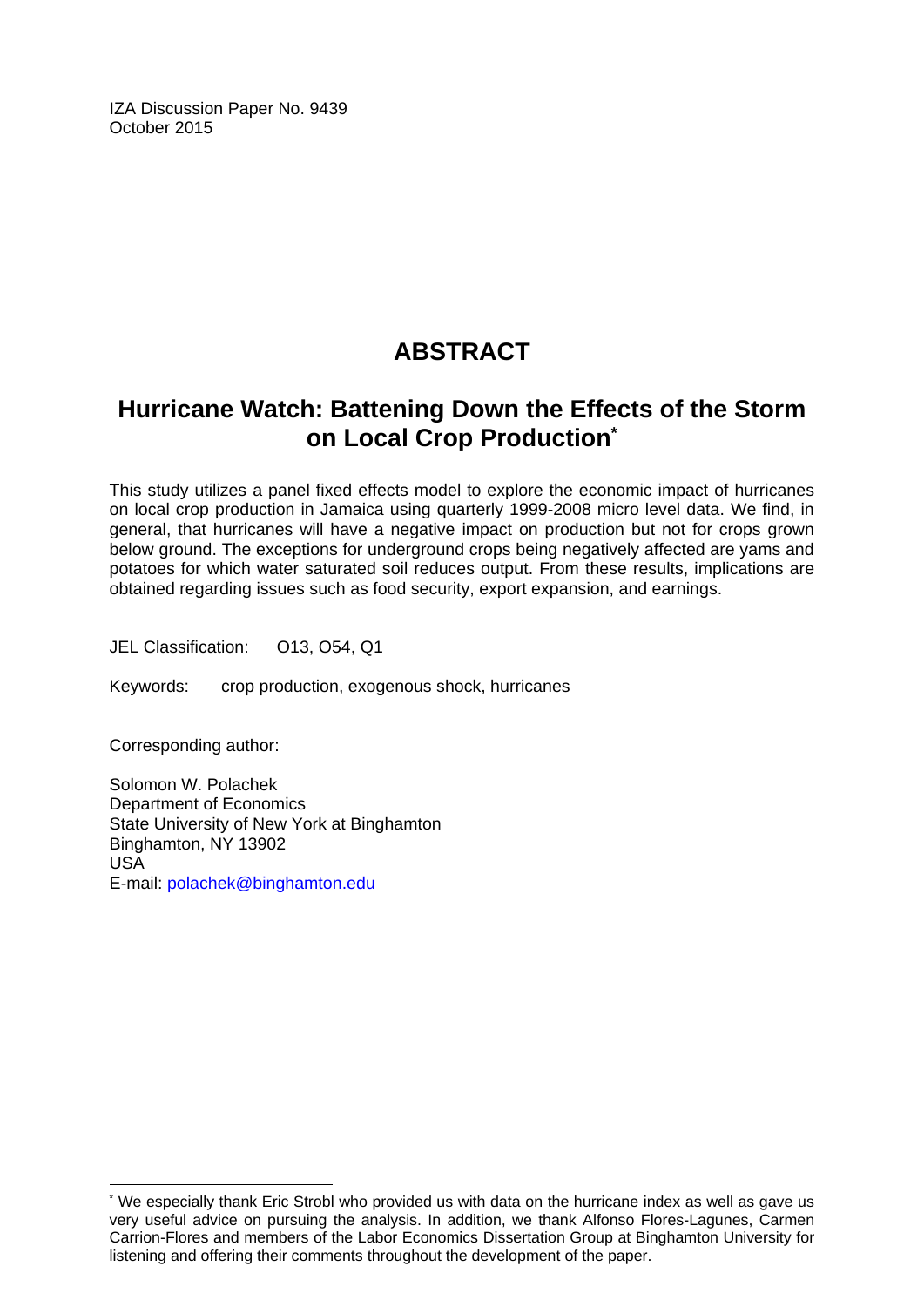#### **1. Introduction**

The Jamaican economy is inherently vulnerable to hurricanes because of its location, its physical size, and it being enclosed by water over which weather disturbances regularly build up. Hurricanes are commonly associated with considerable economic damage despite the country's institutions established to assist in building resilience against these impending disasters. Hurricanes result in loss of lives, damage to infrastructure and agriculture. They also disrupt economic activities and services that are essential to the public.

The focus of this paper is to consider the impact of hurricanes on crop production. The damages to domestic crops, in millions of dollars, done by hurricane Ivan in 2004 and hurricane Dean in 2007 amounts to approximately US\$15 million and US\$13.1 million respectively. These estimates underscore the severity of these disasters. In light of this, the destruction to crops has always been of great concern to the government since it is constantly reevaluating development strategies to increase crop production in order to address issues such as national food security, export expansion, and earnings. Thus, given the country's history of dealing with hurricanes and the government's plans, there is a real need to quantify the effect of hurricanes on crop production. This quantification will help policymakers and workers in the agricultural sector understand the likely impacts before the actual hurricane strikes take place in order to implement mitigation strategies as it relates to planting and to a greater extent organizing resources quickly for reconstruction.

To date, no study has been done on the Jamaican economy as it relates to the impact of hurricanes on crop production. Strobl (2012b) estimates the impact of hurricane strikes on local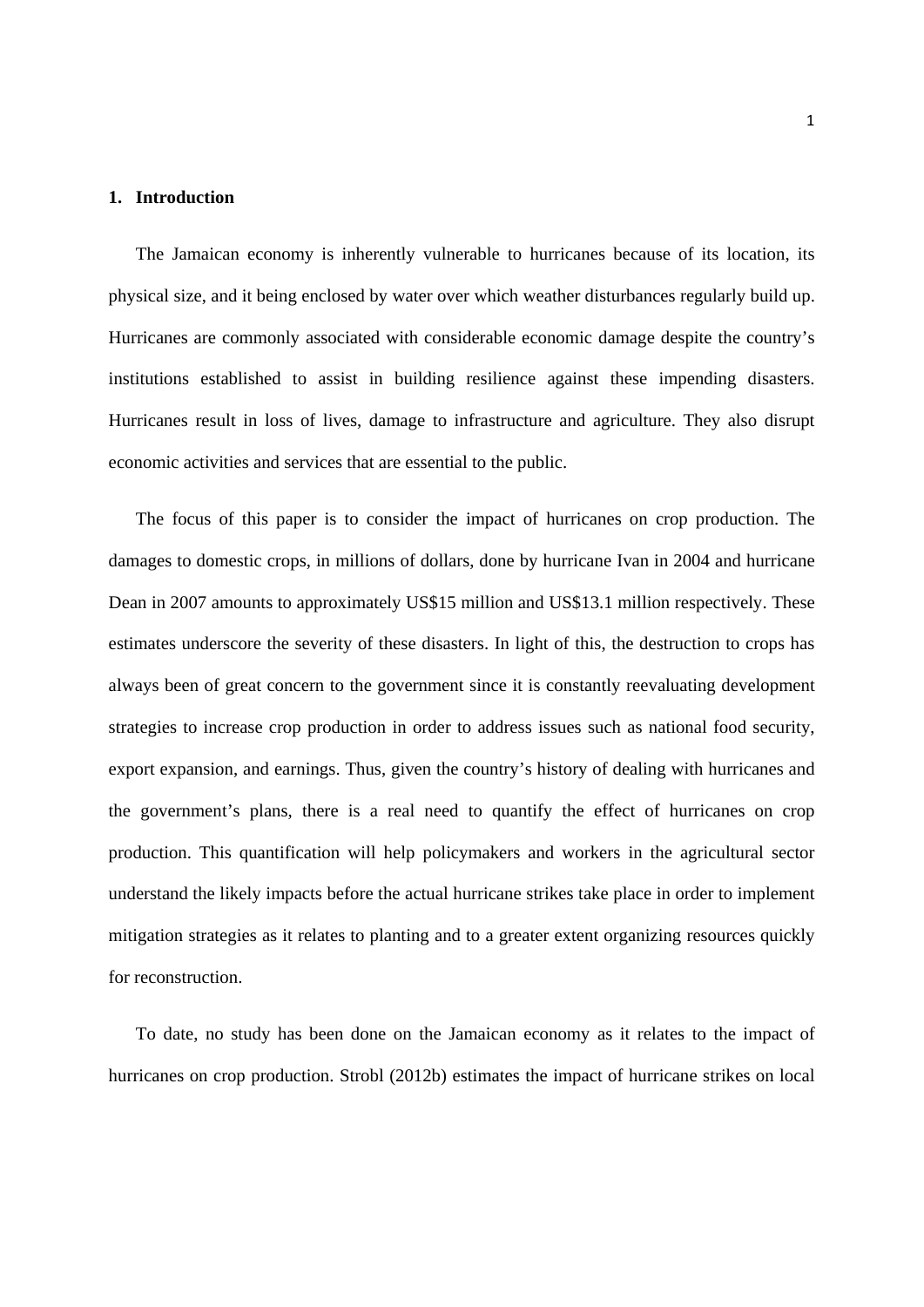crop production in the Caribbean region. A significant gap in his work is the aggregation of crop production which fails to take account of the fact that some crops are affected differently by hurricanes. Ideally, in trying to establish the link between crop production and hurricanes, one needs to be open to the possibility that there might be varying effects of hurricanes on crops whether they are grown above or below ground. Authors such as Chen and McCarl (2009) establish the importance of investigating these effects on different crops. They find both positive and negative effects on different crops depending on hurricane intensities. This motivated an indepth analysis into various crop groups for Jamaica, which for cyclonic events in Central America and the Caribbean, Hsiang (2010) finds to be negative, as does Strobl (2012b) for the Caribbean. Further, the effects of hurricanes can vary across Caribbean economies depending on the intricacies of the economies themselves and of the hurricanes. Therefore, an analysis of all economies in the aggregate is not sufficient in itself to capture the complete effects of hurricanes on crops in Jamaica.

The innovation in this study is twofold. First, we use micro level data for various crop groups in Jamaica rather than an aggregation of all crops. This allows for a better grasp of the effects of hurricanes on different types of crops and assists in calculating the associated costs of hurricanes. The importance of pinning down the costs is to assess the possible impact before a storm hits, to find out which crops are more resilient to hurricanes and to determine which crops should be the primary focus for the export industry. It is also worthwhile to mention that Strobl (2012b) relied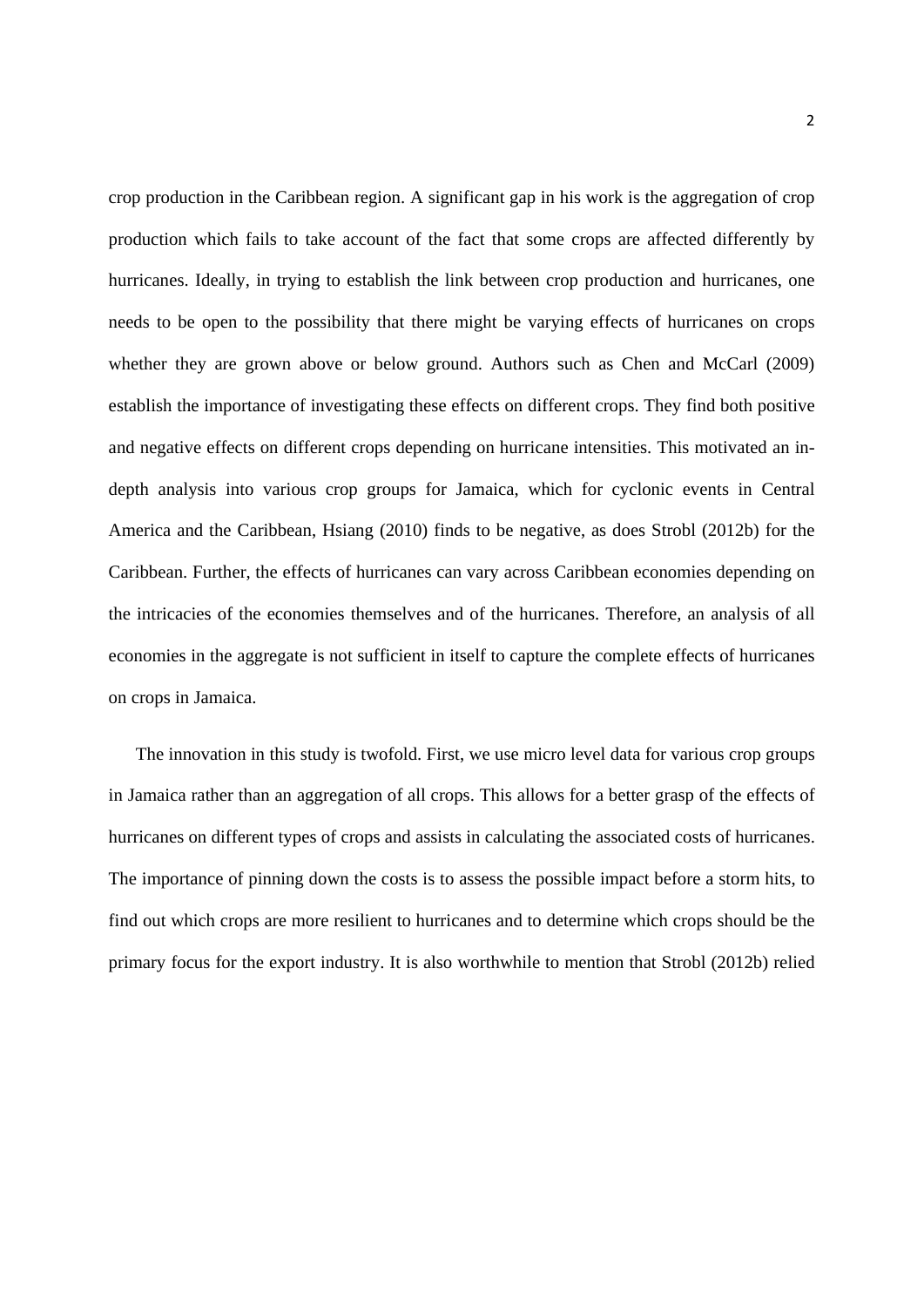solely on 'non-economic data and measures<sup>1</sup> but here actual crop data are used to assess the effects of the hurricanes. Furthermore, this study paints a picture of how production in a small developing economy is affected by hurricanes. Second, this paper uses a panel fixed effects estimator to investigate the economic impact of hurricanes on local crop production during the period 1999-2008. The construction of the model enables us to carry out an examination of the effects on crop production between sections of the island that are directly affected and those indirectly affected. In general, this study finds that on average, hurricanes reduce crop output, but they do so differently depending on whether crops are cultivated above or below ground. Crops grown above ground have a greater chance of suffering damage than those grown below ground. Specifically, underground crops are not affected with the exception of yams and potatoes for which water saturated soil reduces output. Calculation of hurricane damage shows that the economic losses to the agricultural sector are great. For all the crops considered in this study, losses amount to over US\$120 million for the period of study. Although this study is focused on Jamaica, the approach can be used to analyze shocks to production in other small island developing states in the Caribbean, and elsewhere.

#### **2. Literature Review**

A large number of studies estimate the impact of natural disasters on output in different countries. Some studies are very broad in that they look at a region or several locations together while others are more specific by looking within countries. Nevertheless, all these studies provide valuable insights that assist in understanding how the behavior of tropical storms or

<sup>&</sup>lt;sup>1</sup> These are estimates of cropland productivity from the Global Land Cover Database which assumes that land is time invariant.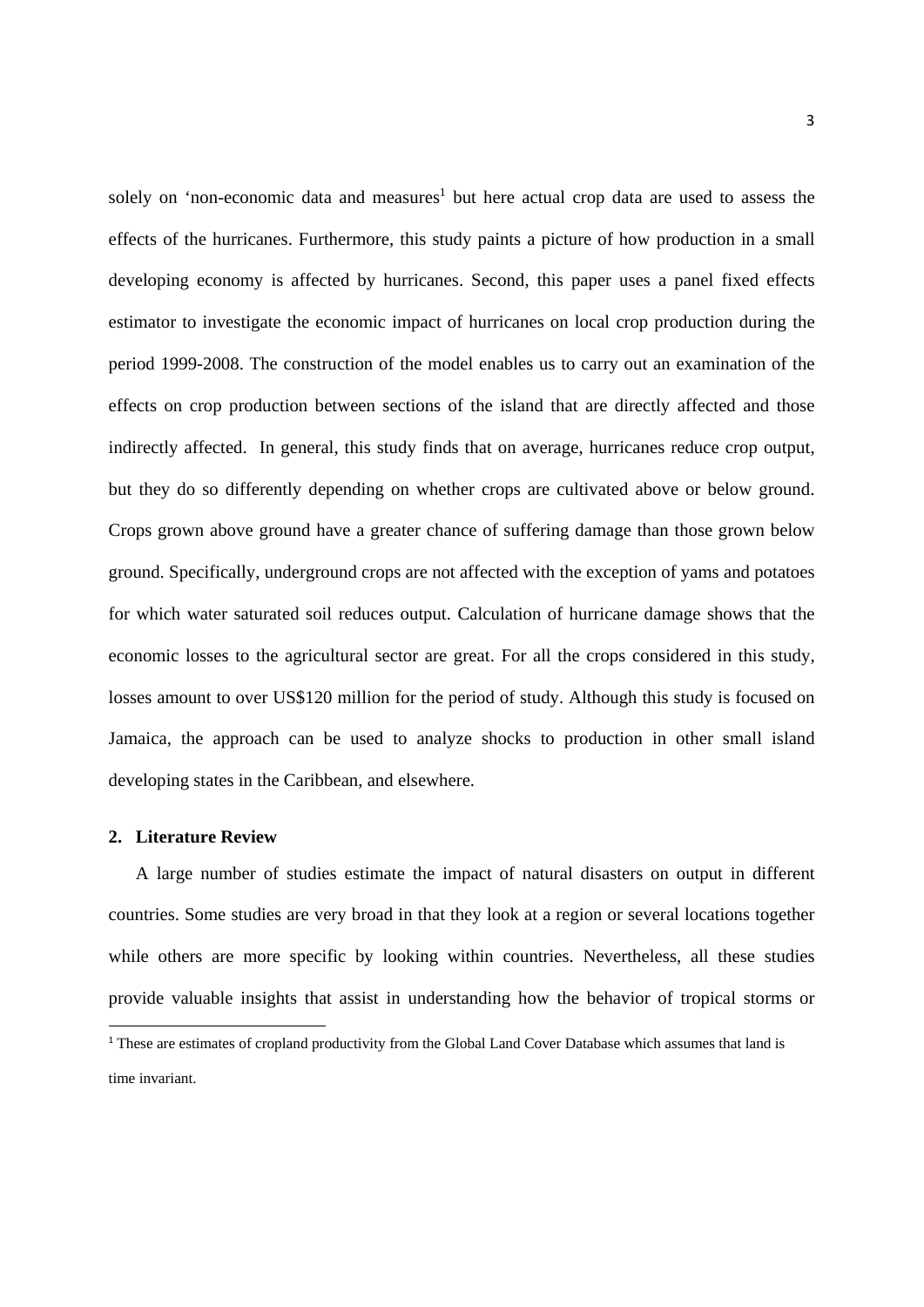cyclones affect economic output. Dell, Jones, and Olken (2014) find from their research that much attention has been placed on agriculture as it relates to climatic changes. They also point out that many methodological contributions have emerged from this focus. With this in mind, it's worth turning our attention to a few of these studies. From a broader perspective, Strobl (2012a) investigates the impact of hurricane strikes on the growth of GDP per capita in Latin America and the Caribbean. He finds a reduction in output by at least 0.83 percentage points. Like, Strobl (2012a), Hsiang (2010) investigates the impact of temperature and cyclones on output in Central America and the Caribbean. Using multivariate panel regressions with cyclones and temperature as explanatory variables, the results demonstrate that cyclones have both negative and positive impacts on output; however, for the agricultural industry, he finds a negative effect. Similarly, Strobl (2012b) finds a negative and significant effect of hurricanes on crop production in the Caribbean by using a simple fixed effects model. Examining agriculture within a country, Chen and McCarl (2009) use a maximum likelihood estimation approach to estimate the impact of hurricanes on a variety of crops including barley, corn, cotton, potatoes and tomatoes for southern states in America. The impacts varied across crops and states, showing both positive and negative signs. They attribute the difference in signs to the level of rainfall that take place during hurricanes. The study by Chen and Chang (2005) explores how changes in temperature and precipitation affect seven major crops in Taiwan. Maximum likelihood estimation provides mixed results. For example, increasing temperatures and precipitation negatively impact rice, corn and peanut yields. Conversely, higher temperatures increase the outputs of potatoes and soybeans but outputs are decreased by more precipitation. Their results also show that underground crops are able to withstand varying temperatures while those harvested from above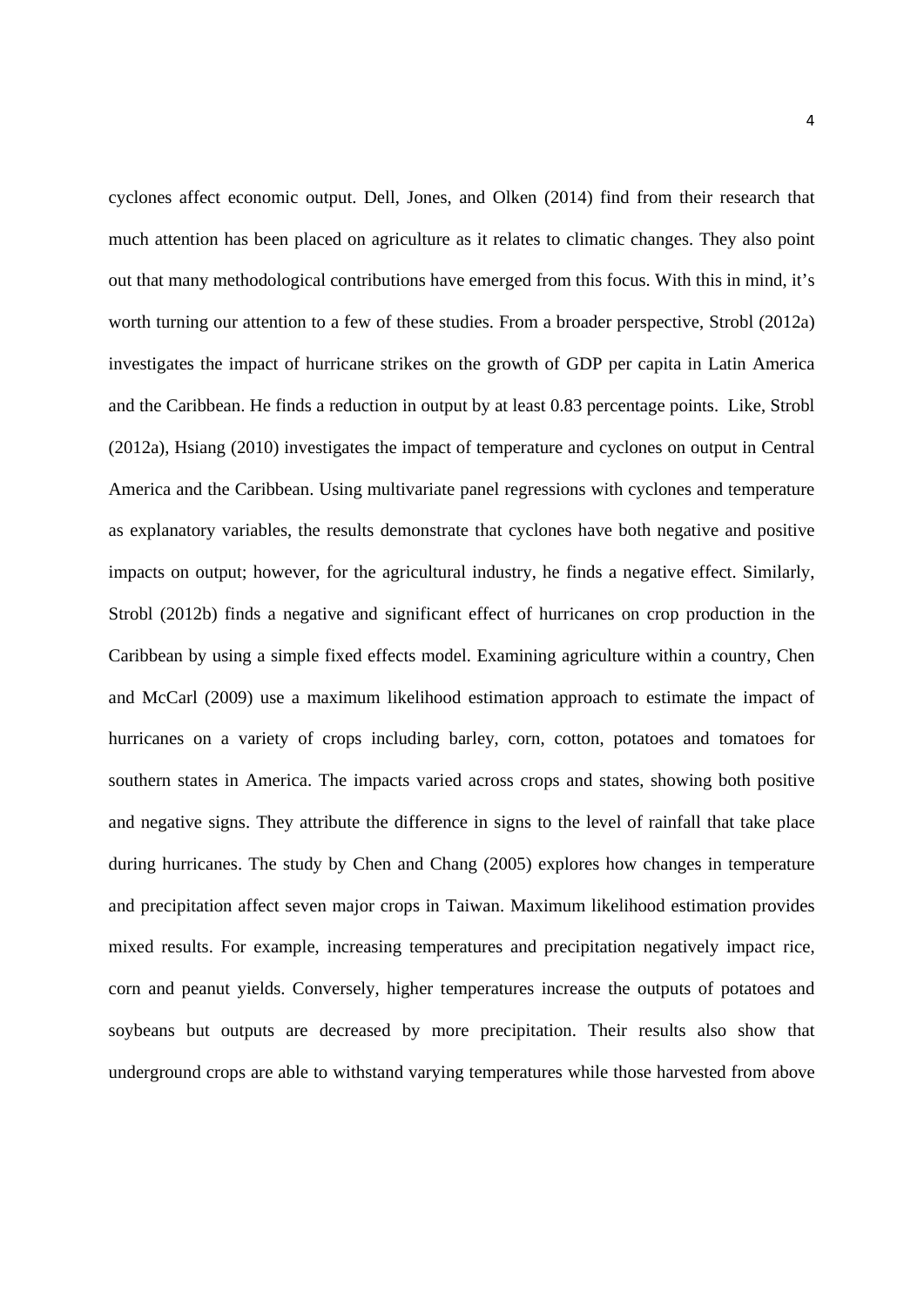ground are sensitive to such variations. Like Strobl (2012b), Israel and Briones (2012) examine the macroeconomic impact of typhoons, floods and droughts on agricultural production. The study finds that for the Philippines, these weather events do not significantly impact production at the national level. However, on the provincial level, they show the effect of typhoons on rice production to be negative and significant.

The difference between previous work and the analysis done in this paper is that one is able to isolate the impact of hurricanes on locations that are directly affected by the storm and neighboring locations in close proximity to those experiencing a direct impact. These neighboring parishes experience heavy rainfall and other effects such as storm velocity. Based on information received from the Meteorological Service of Jamaica (MSJ), the hurricanes occurring during the period of study affected the southern parishes on the island slightly more, while the northern parishes, particularly Portland, were less affected. There are also instances in which hurricanes, although directly affecting the southern parishes, affect some northern parishes. Additionally, this suggests that hurricanes affect parishes that are in close proximity to those directly exposed.

One might argue that given the hurricane season and past experience, the agriculture sector should be able to determine when to plant and harvest crops in order to avoid damages by hurricanes. Although there is some expectation that hurricanes can strike between June and November, each hurricane in itself is exogenous since the path, the severity, and potential damage are unpredictable and therefore cannot be taken completely into account. Studies, such as Cameron and Shah (2015) and Callen, Long and Sprenger (2014) indicate changes in behavior based on risk, for example, due to natural disasters and violence. However, the study by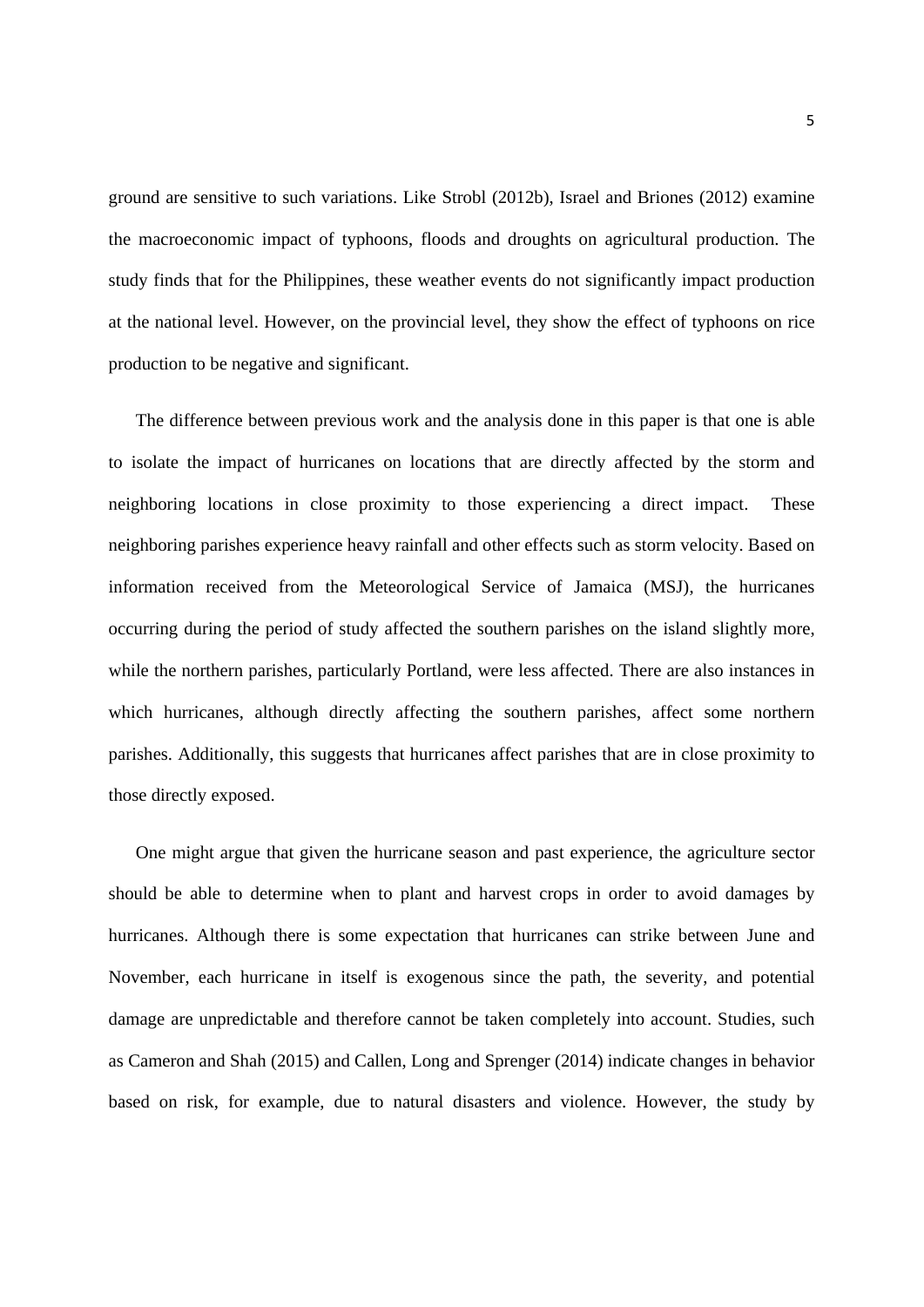Campbell and Beckford (2009) indicates this not to be the case in Jamaica. Their analysis examines the case of hurricane Dean with a focus on adaptation and coping strategies of Jamaican farmers. When asked about crop protection prior to the storm, 64% indicate that they can do nothing to prevent their crops from being destroyed and 73% report spending more time ensuring the safety of their homes than caring for their crops. A small proportion (2%) of the farmers uses re-transplanting<sup>2</sup> method to protect crops. However, Campbell and Beckford (2009) argue that this method can negatively impact growth and development. For almost complete protection, some farmers harvest and store their produce primarily to take advantage of gains from selling at high prices immediately following the passage of a hurricane.<sup>3</sup> Others contend that premature harvesting reduces the quality of crops. Those who are against pre-harvesting also use the fact that hurricanes often change their path from what is predicted. The latter view supports the earlier point that one is not able to completely determine the course that a hurricane can take. As result, a significant change in the behavior of farmers is unlikely to occur. Their behavior can even be explained by the duration of the storm which is relatively short for Jamaica. Lucas and Rapping (1969) point out that if people believe that a shock might have a short-term impact then they will not change their outlook on its impact in the long run since there is the expectation that the status quo will resume eventually. This long term view is evident in the case study by Campbell and Beckford (2009) where farmers demonstrate their eagerness to rehabilitate their crops in order to reduce losses and focus on growing their crops. It is not

<sup>&</sup>lt;sup>2</sup> This one farmer took his tomato plants in his house and replanted them after the storm.

<sup>3</sup> In our model, we do not account for storage. We have no data on inventories but incorporating the year fixed effects and lags should account for this lack of inclusion although biases could remain.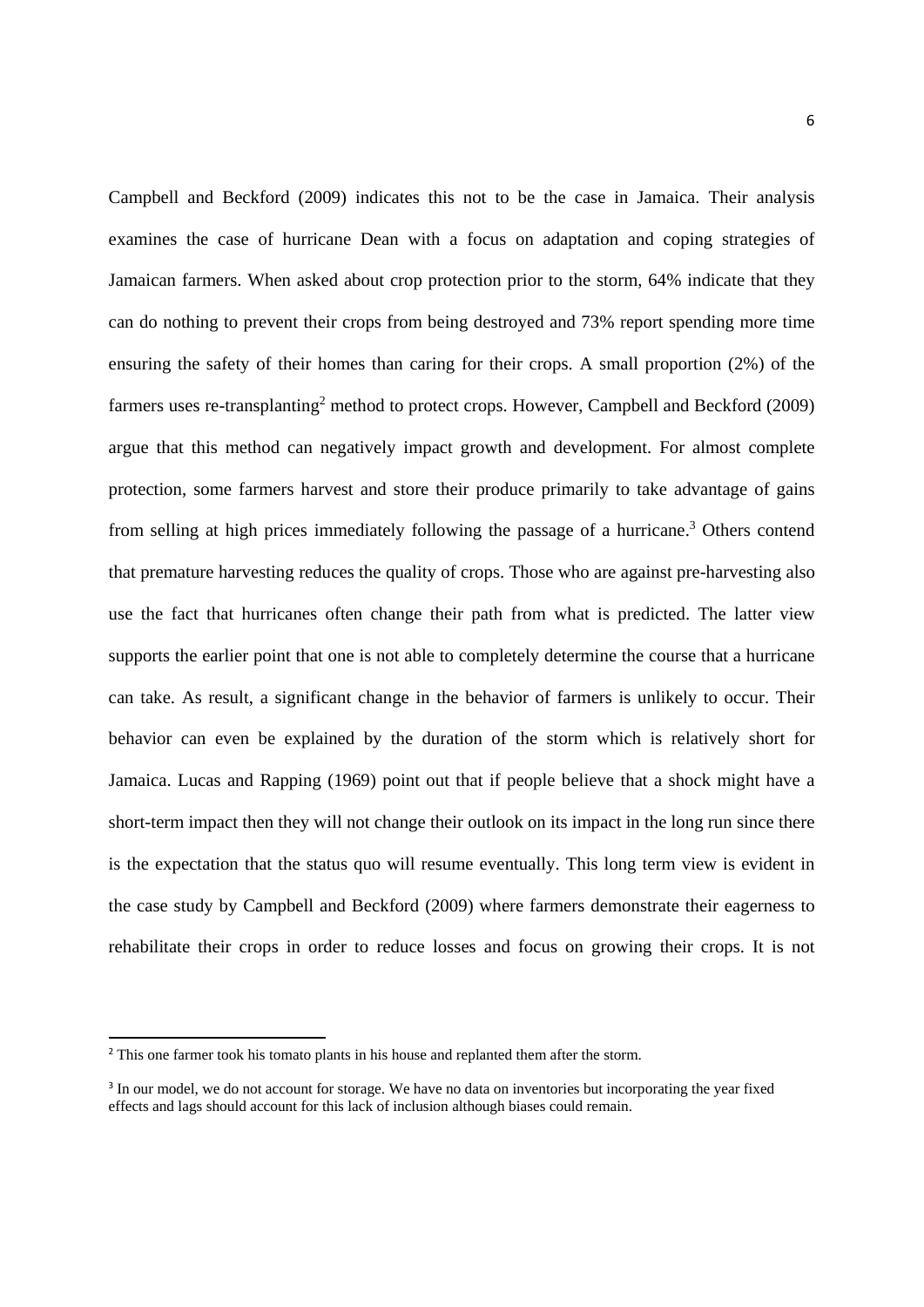obvious that farmers in Jamaica undertake precautionary measures that will ensure the safety of crops. Even if any measures are taken, it remains unclear whether they will be successful.

#### **3. Data**

This paper uses quarterly data on rainfall, crops, land and hurricanes at the parish level for the period 1999–2008. There are 13 parishes. Due to data constraints for crop production, the period of analysis is restricted to 1999-2008. Table 1 below presents the details of the hurricanes. All hurricanes affecting Jamaica during this period are included as per the National Meteorological Service of Jamaica.<sup>4</sup>

| Hurricane | Year            | <b>Ouarter</b> | Wind Speed         | $Category*$    |
|-----------|-----------------|----------------|--------------------|----------------|
| Lenny     | November, 1999  | 4              | 139 km/h           |                |
| Iris      | October, 2001   | 4              | $140 \text{ km/h}$ |                |
| Michelle  | November, 2001  | 4              | $140 \text{ km/h}$ |                |
| Charley   | August, 2004    | 3              | 120km/h            |                |
| Ivan      | September, 2004 | 3              | $250$ km/h         | 5              |
| Dennis    | July, 2005      | 3              | 175km/h            | 2              |
| Emily     | July, 2005      | 3              | $250$ km/h         | 5              |
| Dean      | August, 2007    | 3              | 230km/h            | $\overline{4}$ |
| Gustav    | August, 2008    | 3              | 119km/h            |                |

**Table 1 Characteristics of hurricanes occurring in Jamaica.** 

\*category based on the Saffir Simpson Scale

 Quarterly hurricane wind indices constructed by Strobl (2012b) are also utilized. These indices rely on the Boose, Serrano and Foster (2004) wind field model. Hsiang (2010) also makes use of a wind field model to examine the effect of cyclones in the Caribbean and Central America. The North Atlantic Hurricane database and the National Hurricane Center of the

<sup>4</sup> These hurricanes were determined by the Meteorological Service of Jamaica and corroborated with information from the NOAA.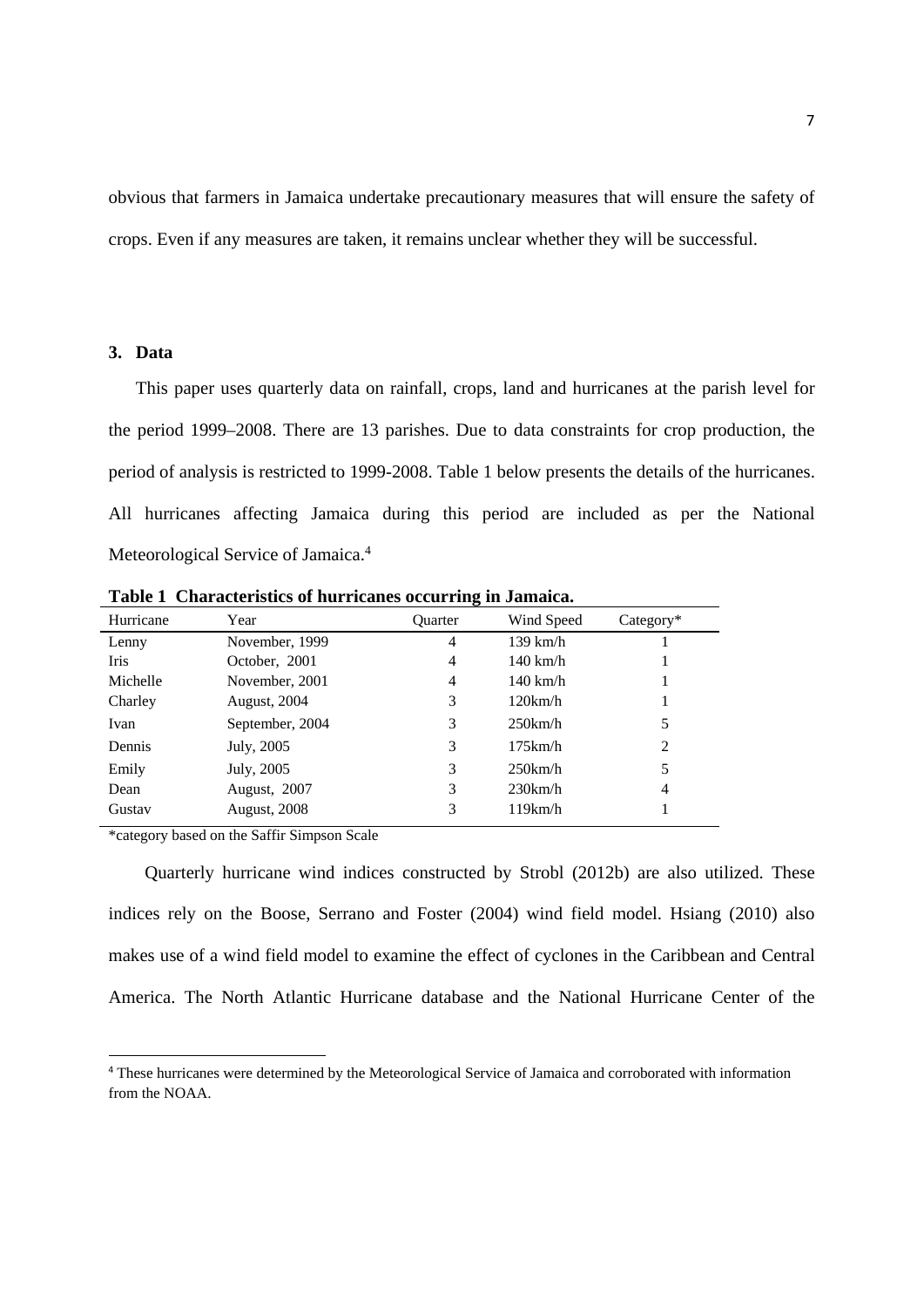National Oceanic and Atmospheric Administration (NOAA) provide the necessary data to create these indices. The hurricane indices represent a more comprehensive way of estimating hurricane destruction. They take into account the wind speeds and the distance between the eye of the hurricane and each parish. A more detailed description of the hurricane indices is provided in Table 2.

**Table 2 Details on the construction of the hurricane index.**  The hurricane indexes are constructed in the following way:  $H_{i, j, h, t} = \sum_{j=1}^{J}$ *j*  $V^3_{i,j,h,t}$ 1  $\int_{i,j,h,t}^{3} i$  - parish;  $j$  - locality within parish  $i$ ;  $h$  - hurricane;  $t$  - time This calculates average quarterly destruction per parish. Hurricane indices are based on the Boose, Serrano and Foster (2004) wind field model which is a version of Holland's (1980) equation.  $V = GF\left[V_m - S(1 - \sin(T))\frac{V_h}{r}\right] \left(\frac{R_m}{r}\right)^B \exp\left(1 - \left[\frac{R_m}{r}\right]^B\right)^2$ 1  $\exp$  1  $(1-\sin(T))\frac{\lambda}{2}\left\|\left(\frac{R_m}{R}\right)\right\| \exp\left[1-\left[\frac{R_m}{R}\right]\right\|$  $\frac{1}{2}$ J  $\mathsf{I}$  $\mathsf{I}$ L  $\mathsf{I}$  $\overline{\phantom{a}}$  $\overline{\phantom{a}}$ )  $\backslash$ I I  $\overline{\phantom{a}}$ ſ  $\left(\frac{R_m}{R}\right)^n$  exp $\left(1-\left\lfloor\frac{R_m}{R}\right\rfloor\right)$  $\overline{\phantom{0}}$ ſ  $V_m - S(1 - \sin(T)) \frac{V_h}{2}$  $=GF\left[V_m - S(1-\sin(T))\frac{V_h}{r}\right]\left(\frac{R_m}{r}\right)^B \exp\left(1-\left[\frac{R_m}{r}\right]^B\right)$ *m B*  $\binom{m}{m}$  -  $S(1-\sin(T))\frac{Y_h}{2}$   $\left\| \left( \frac{R_m}{R} \right) \exp \left( 1 - \left( \frac{R_h}{R} \right) \right) \right\|$ *R R*  $V = GF \bigg| V_m - S(1 - \sin(T)) \frac{V_h}{I} \bigg| \bigg( \frac{R}{I_h} \bigg)$ *V<sub>m</sub>*: 'maximum sustained wind velocity at any point in the hurricane' *T* :'clockwise angle that falls between the forward path of the hurricane and a radial line from the hurricane center to the point of interest - *parish*'  $V<sub>h</sub>$ : 'forward speed of the hurricane'  $R_m$  - 'radius of the maximum wind speed'. *The radius is the distance between the eye of the hurricane and the point at which the strongest winds occur. As the 'highest winds' increase, it is expected that the radius of these winds will lower. R* : 'distance from the center of the hurricane to the *parishes*' *G* : 'wind gust factor' *The wind gust is any unexpected increase in wind speed F* : 'parameter taking account of any friction occurring at the surface' *When the waves of the sea and the hurricane winds interact, friction is created and the waves can actually cause the surface winds of the hurricane to decrease. Hurricanes can produce surface winds<sup>5</sup> that are destructive and so it is important to take the surface friction factor into consideration when constructing a hurricane index. B* : 'parameter to account for the shape of the wind profile curve' *This is related to the hurricane wind asymmetry which results from the forward movement of the storm. S* : 'parameter to take account of the asymmetry due to forward path of the storm' *A hurricane has four quadrants. There is a higher probability that the strongest hurricane winds are located at the right front quadrant or the right rear quadrant (Xie et al 2011) while the left rear has less wind (Lyons, 2008). Thus, the distribution of wind tends to be uneven in the quadrants. This explains the asymmetry of winds.*

<sup>5</sup> Surface winds determine the category of a hurricane.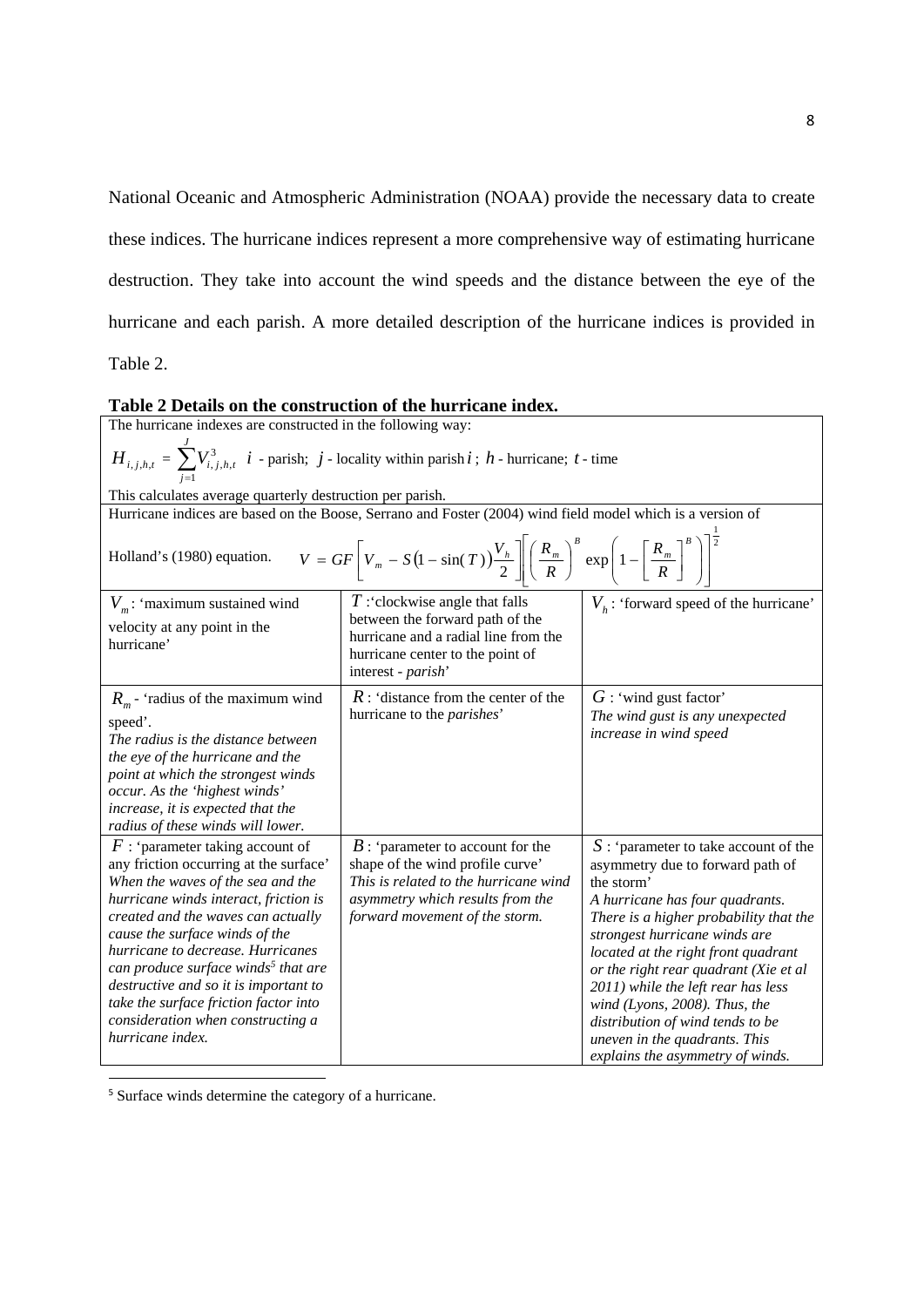The expected damage of a hurricane at a point of interest is calculated based on:

$$
H_{i,j,h,t} = \sum_{j=1}^{J} V_{i,j,h,t}^{3} \quad i \text{ - parity, } j \text{- locality within parish } i \text{ ; } h \text{ - hurricane; } t \text{- time}
$$
 Eqn. 1

This calculates average quarterly destruction per parish for a set of localities when a hurricane strikes.

 The Ministry of Agriculture and Fisheries (MAF) maintains a database of crop production (tonnes) for various crops: above ground - cereals, condiments, fruits, legumes, plantains and vegetables; underground crops - other tubers (cassava, coco and dasheen), potatoes and yams. Table 3 displays the statistics for the different crops and Figure 1 shows the percentage of total crop production in each parish. This covers all the crops mentioned above. Data on land area per parish<sup>6</sup> for each group and rainfall<sup>7</sup> are also featured in the model. Figure 2 below shows the number of hurricane incidences by parish for the period of study.

 <sup>6</sup> Land area is measured in hectares.

<sup>7</sup> Rainfall is measured in millimeters (mm). On average, it varies from 303mm to 840 mm across parishes and 91mm to 895mm within parishes. Its mean is 432 & standard deviation is 262.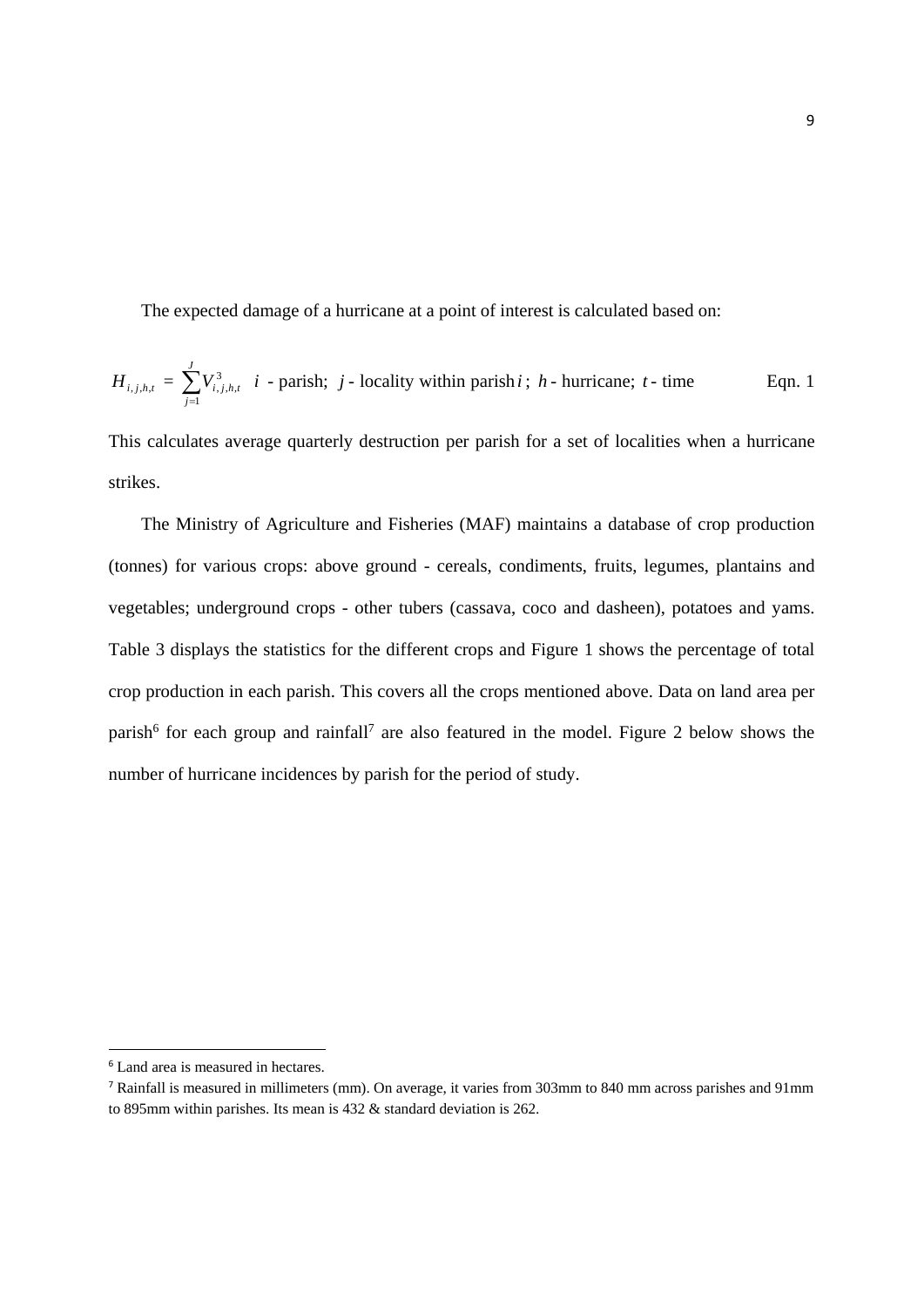| Crops               | Mean | Std. Dev. |
|---------------------|------|-----------|
| Cereals             | 36   | 39        |
| Plantains           | 374  | 311       |
| Legumes             | 109  | 270       |
| Vegetables          | 1170 | 1722      |
| Condiments          | 359  | 668       |
| <b>Fruits</b>       | 377  | 1028      |
| Yams                | 2682 | 4100      |
| Potatoes            | 381  | 569       |
| <b>Other Tubers</b> | 335  | 446       |

**Table 3 Statistics on Jamaica's crop output.** 







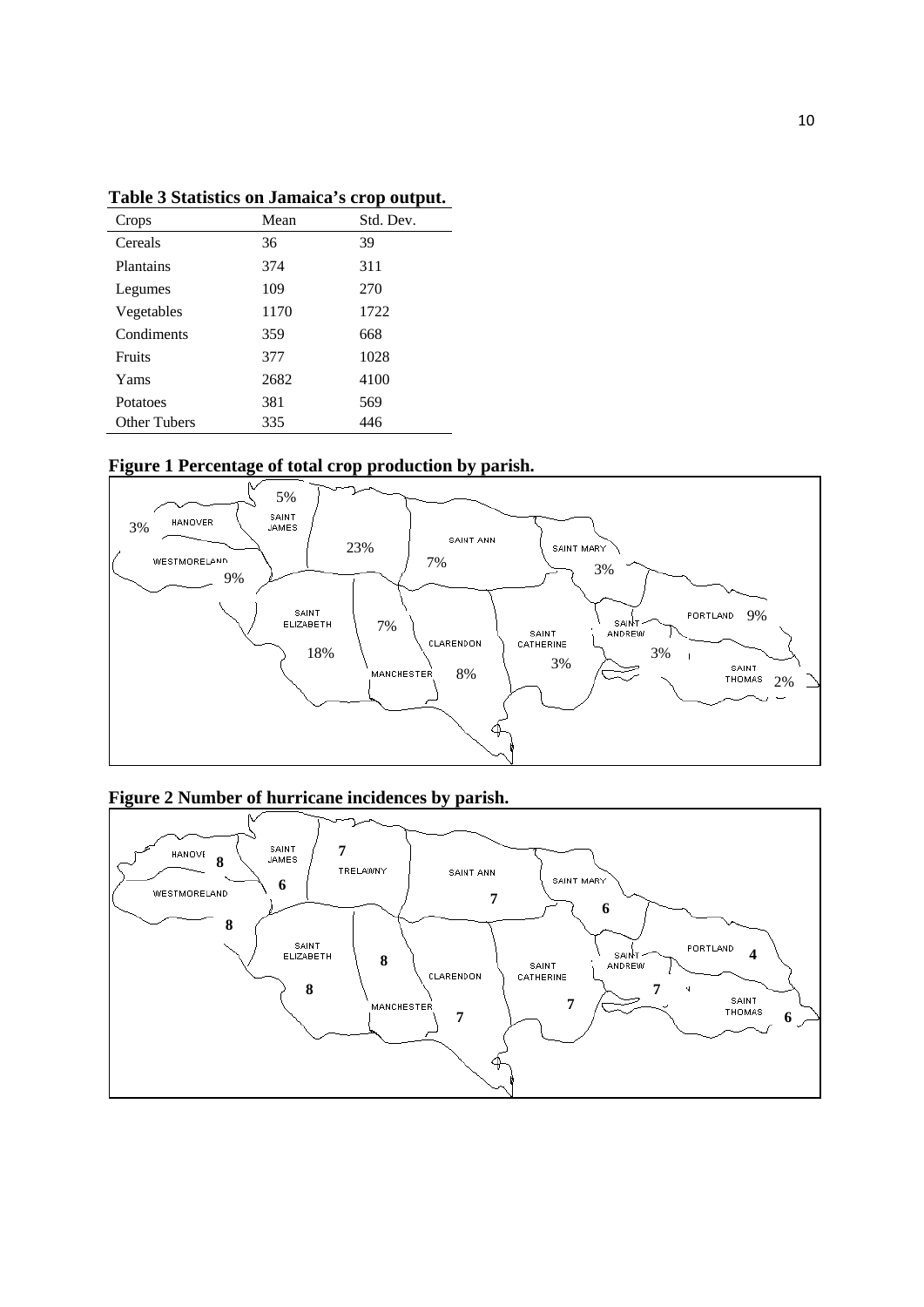#### **4. Model Specification**

 We use a panel of thirteen parishes and estimate the following equation for three groups of crops<sup>8</sup> by running a parish fixed effects estimation model. As discussed in section 2, using this estimator controls for the possibility of crop cultivation being a function of the area where a hurricane strikes. Assuming that unobservable location-specific characteristics are time invariant, this approach basically eliminates such unobservables from the equation.<sup>9</sup>

$$
\Delta \ln \left( \frac{C_{it}}{L_{it}} \right) = \alpha_1 + \alpha_2 R_{it} + \alpha_3 H_{it}^D + \alpha_4 H_{ijt}^N + \sum_{p=1}^4 \alpha_p^D H_{it-p}^D + \sum_{p=1}^4 \alpha_p^N H_{ijt-p}^N + \delta_i + q_t + u_{it}
$$

 $Eq. 2<sup>10</sup>$ 

 $ln(C/L)$  is the natural logarithm of crop yield per unit of land area by parish. The dependent variable is therefore the percentage change in crop yield per unit of land area between period *t* (current quarter) and  $t - 4$  (four quarters earlier) for parish *i*. This lag structure allows for a direct comparison to be made between yields for the same quarters over time.<sup>11</sup> It thus controls for seasons since crops are usually planted or harvested in the same quarter year after year.  $R_{it}$ 

<sup>8</sup> Aboveground, belowground and water damaged.

<sup>&</sup>lt;sup>9</sup> The south of the island gets more rainfall on average and more hurricanes. One can argue that this can influence the planting of more crops in the north. However, there has been no evidence to support this. Farmers indicate that the planting of more crops in the northern parishes is due to the land terrain. Our fixed effects model which holds parish unobservables constant takes care of this influence if it exists any at all.

 $10$  Here rainfall in linear. However, some aspects of the literatures does speak to at least a quadratic form. Including rainfall as a quadratic did not change the results significantly. Even a cubic form did not change the conclusions of the model.

<sup>&</sup>lt;sup>11</sup> For example, the difference is calculated between: 2002 quarter 2 & 2001 quarter 2; 2002 quarter 3 & 2001 quarter 3;  $2003$  quarter 2 & 2002 quarter 2 and so on.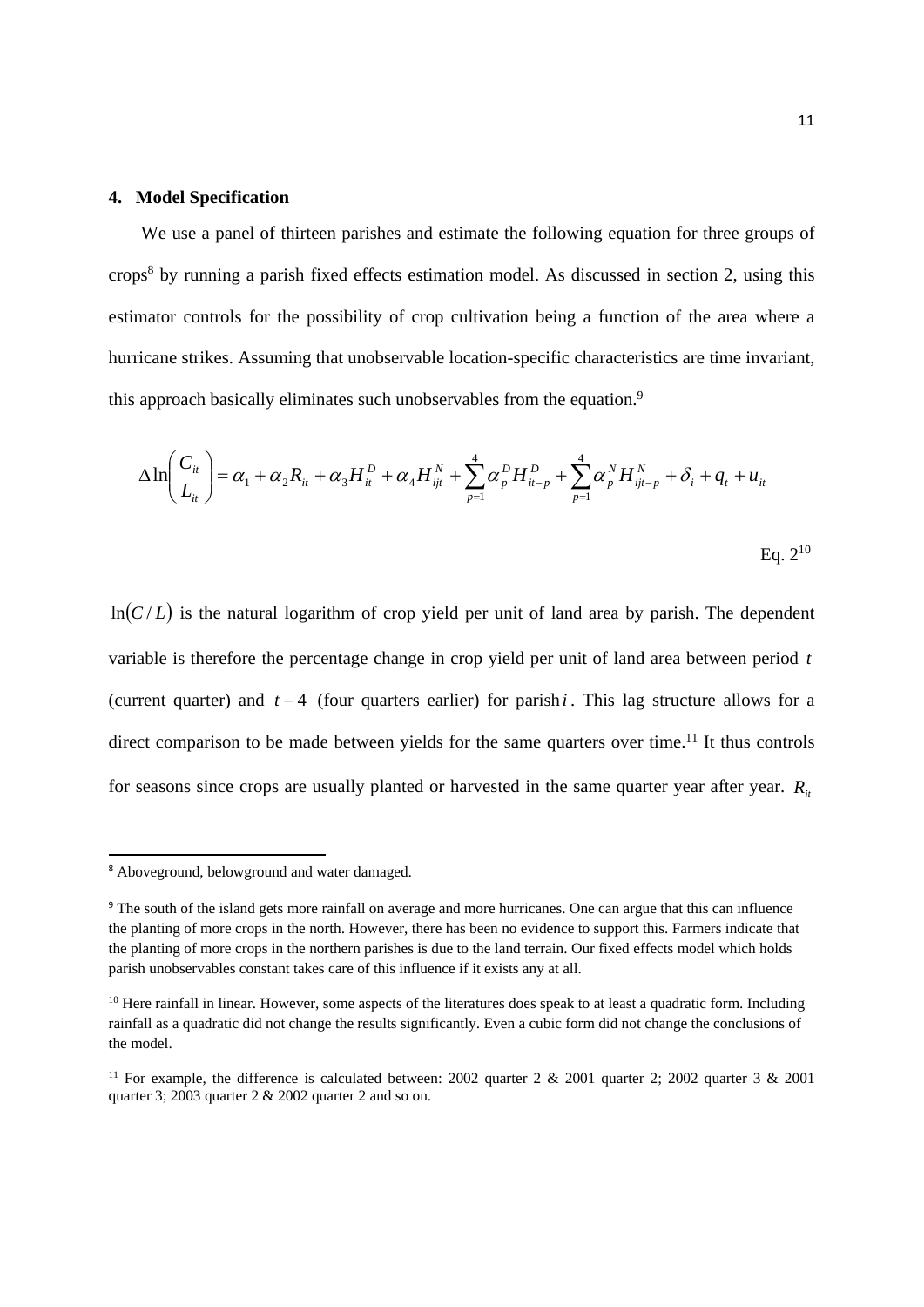captures rainfall. The *H* variables in the model represent hurricanes. These variables utilize the hurricane indices constructed in equation 1. Notice that there is not only parish *i* but also parish *j* ; *i* represents the parishes that are directly affected, and *j represents* those bordering the directly affected parishes. These latter are referred to as experiencing a neighboring effect. Thus, parishes *i* and *j* are located next to each other, and so if a hurricane hits parish *i* , and *j* borders *i*, then *j* can experience the effects though indirectly. Thus,  $H^D_{ii}$  represents a direct hit from a hurricane whereas  $H_{ii}^N$  captures the effect on parishes neighboring those directly hit. The Meteorological Service of Jamaica provides data on the sections/parishes of the island most affected by directly hitting and nearby storms. Although Jamaica is a small island, it is mountainous. The mountains run from east to west, north to south forming valleys. Thus, depending on the characteristics of a given hurricane not all parishes will be affected and some may be more affected than others. This has been the case with certain hurricanes where some parishes experienced more destruction than others. Intuitively, there is reason to believe that a hurricane strike affecting production in one parish can have an impact on production in a neighboring parish, especially for hurricanes with wide diameters. As a result, one should determine if there is any real effect on a neighboring parish. When these two effects are isolated, the agricultural sector becomes aware of the likely impacts on production and how to allocate available resources such as materials that farmers might need to restart or continue their lines of production.

We use the data generated from equation 1 to calculate the mean hurricane index for the directly affected parishes and their neighbors to confirm that those directly affected are more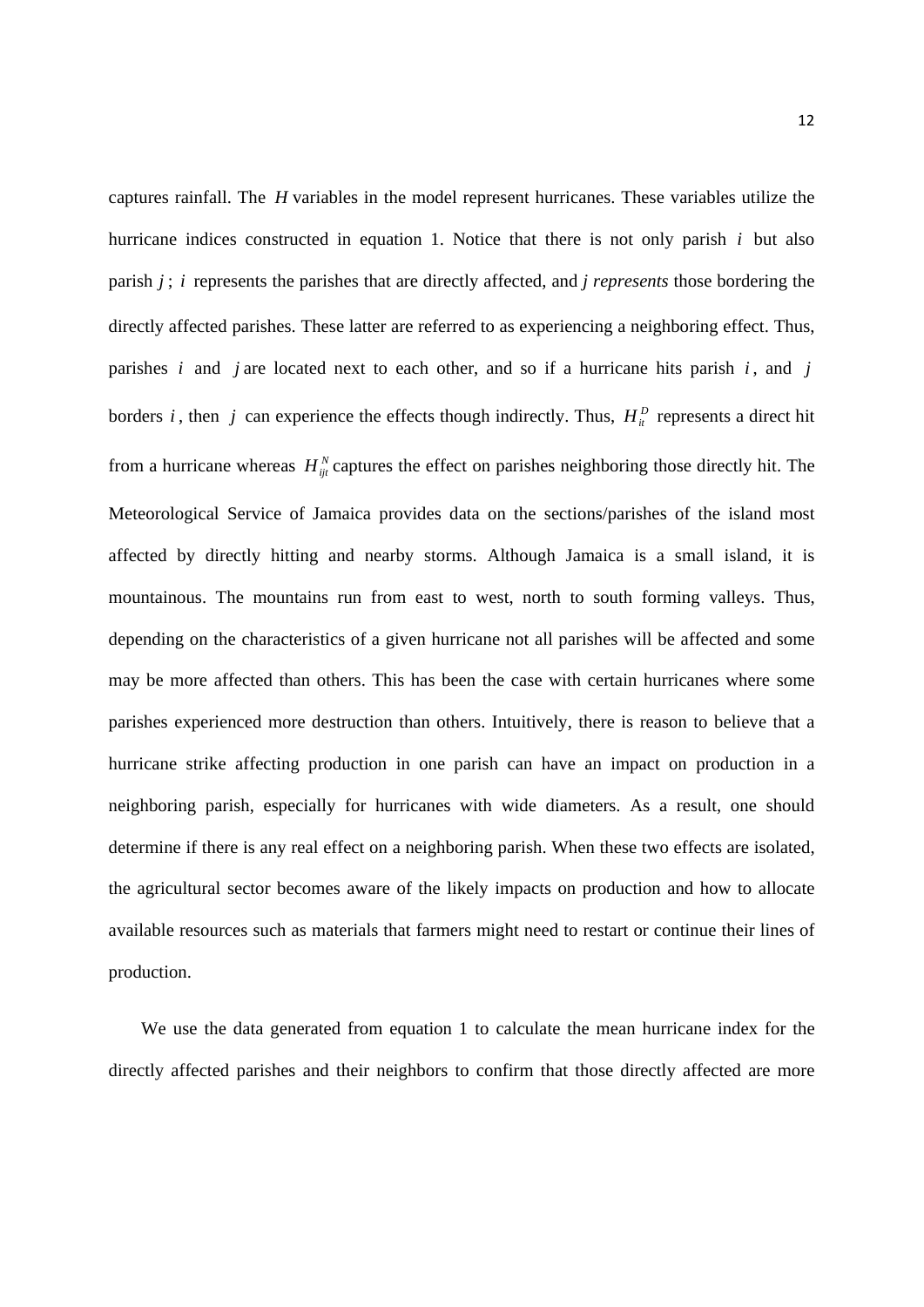exposed and did experience harsher effects. To gain some insight into the persistent effects of hurricane strikes, the model also includes lags in the hurricane variables. Lastly,  $\delta$  and  $q$  are parish and time period fixed effects respectively. The latter are included to hold fixed any peculiarities that might occur in the different seasons; and time fixed effects control for variations for all time periods.

 To conclude this section, a few points must be mentioned. A variable for drought is not in the model (MSJ, 2002). According to the MSJ (2012), the island on average has not experienced periods of severe drought conditions. At times, a few parishes fall below normal drought but there has been no noticeable trend for 1999-2008. Finally, data constraints prevent the inclusion of temperature as a control variable in the model. However, Jamaica is a tropical country with temperatures staying rather constant all year. Strobl (2012b) in his paper on Caribbean cropland productivity found temperature to be insignificant. Studies of wider areas such as the entire Caribbean (Hsiang, 2010), the United States (Schlenker and Roberts, 2009) and Sub-Saharan Africa and South Asia (Wood et al., 2014) find temperature to be important, but as mentioned these studies analyze a much wider geographic area than Jamaica, and as such have greater temperature variation.<sup>12</sup>

#### **5. Diagnostic Tests**

 In the literature, spatial dependence is often considered to be a problem in panel data sets. When working with agriculture data sets Lowenberg-DeBoer et al. (2006) point out that spatial autocorrelation can exist in either factors of production or independent variables; for example,

 $12$  The MSJ could not provide monthly temperature data by parish for the entire time period. The institution only collects data for specific weather stations and these stations do not exist in every parish across the island. Regrettably, we could not check to see if including temperature would change the results.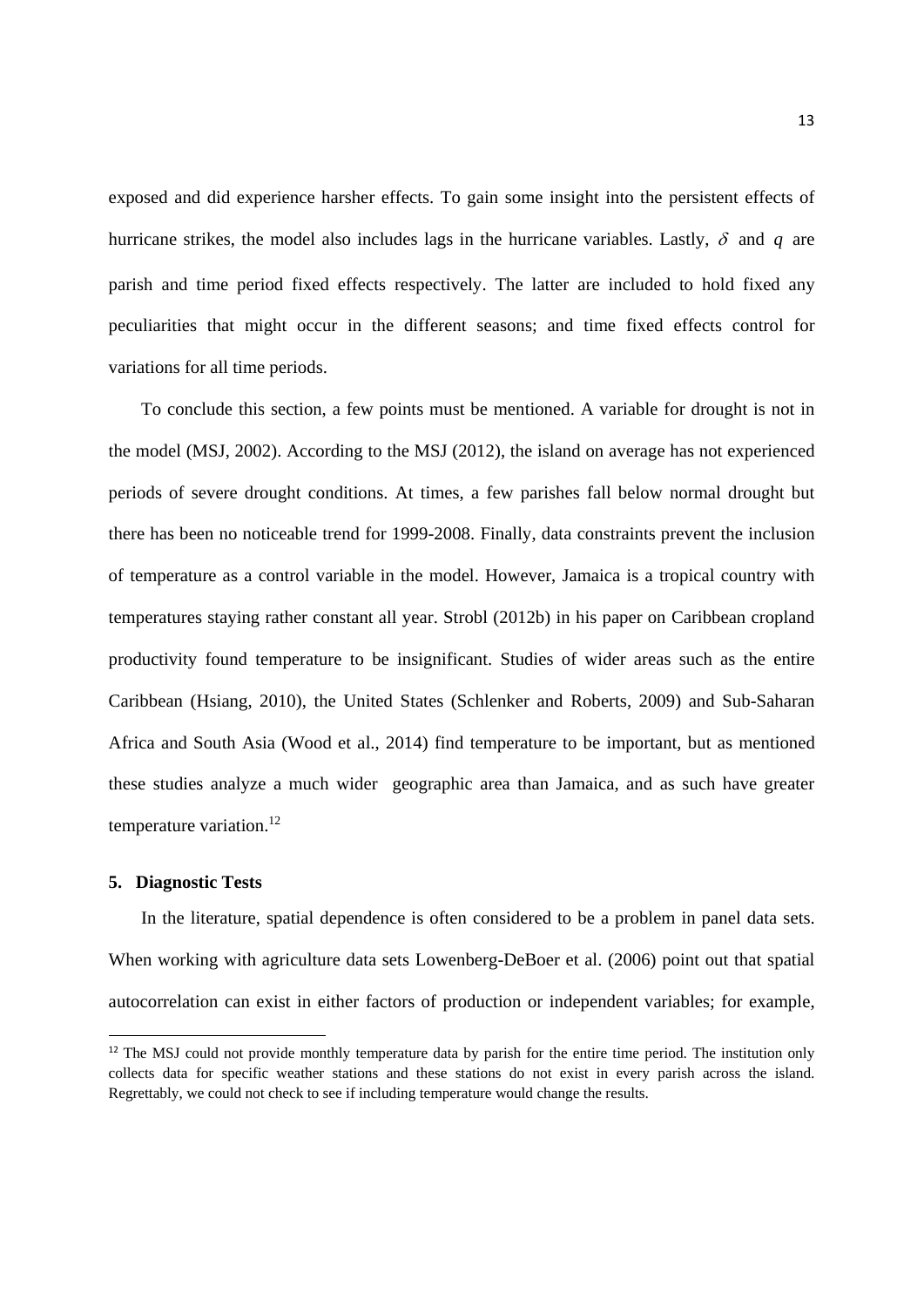topography and characteristics of the soil. Dirienzo et al. (2000) note that data are collected according to location can face the problem of spatial dependence. They also establish that there is a high possibility that crop outputs at distinctive locations are linked if one considers the fact that weather disturbances are highly correlated spatially. In such situations it becomes necessary to use spatial autocorrelation correction methodologies to produce estimates that are not only unbiased but also efficient. The direct gain from such approaches is to enable one to make correct inferences. The fact that the data in this study are location specific indicates that precautionary steps need to be taken with regards to spatial autocorrelation (Dirienzo et al., 2000). Strobl (2012b) also uses Driscoll and Kray's correction mechanism to take account of spatial correlation among the error terms.

 Driscoll and Kray (1998) observe that spatially correlated residuals will have implications for inferences being made from using a dataset that calls for independence among cross-sectional units. Spatial autocorrelation affects the consistency of standard errors and as a result cannot be used to make correct inferences. Consequently, Driscoll and Kray developed a nonparametric covariance matrix estimator that generates standard errors useful for drawing inferences. The primary advantage with this correction technique is that it places no restriction on the form of spatial correlations. Thus, the standard errors are robust across common structures of spatial and temporal dependence. Since, spatial dependence is observed among the parishes, Driscoll and Kray's correction is used to eliminate the possibility of using incorrect standard errors to draw inferences.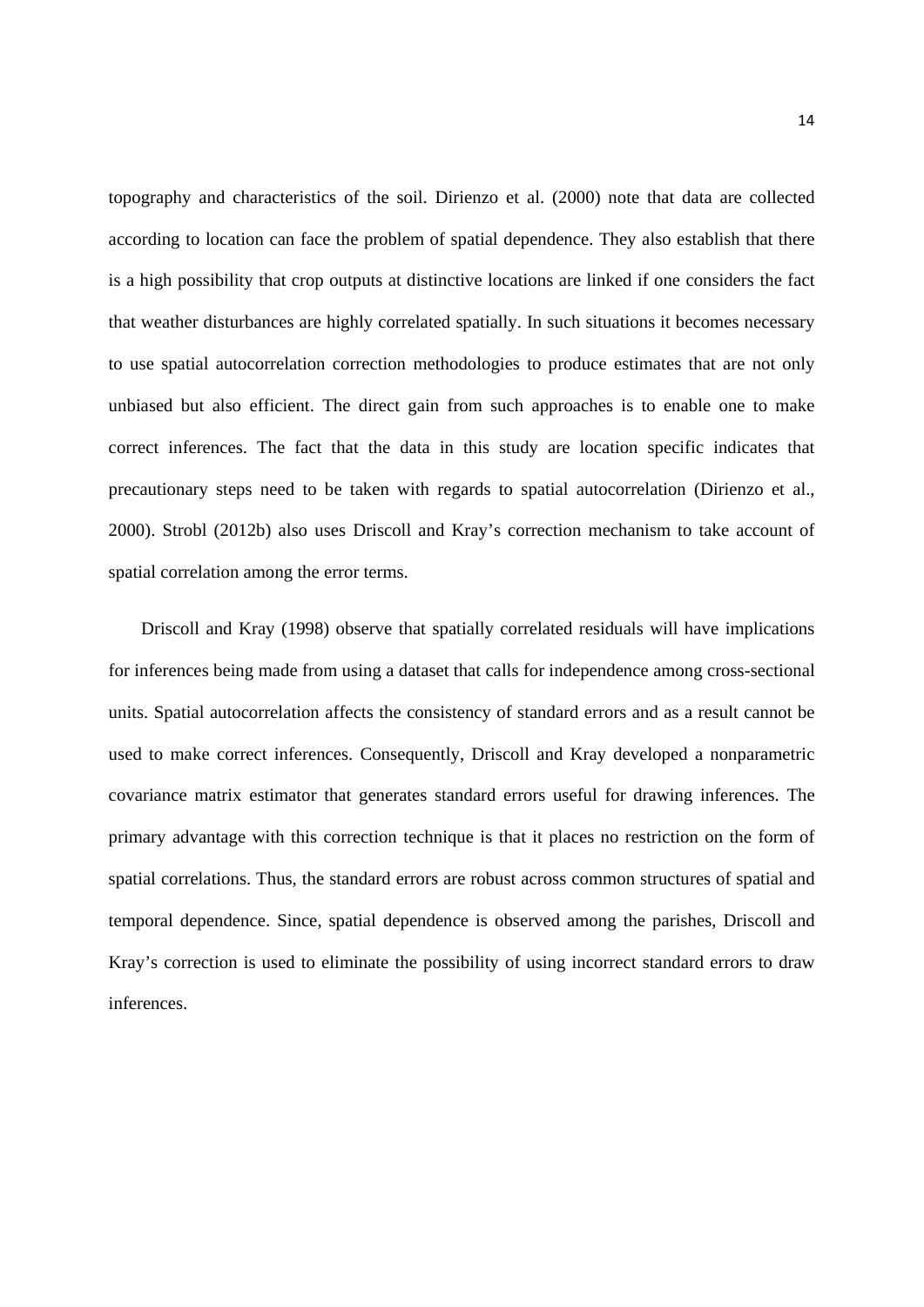#### **6. Discussion of Results**

 The estimated results are shown in Table 4. Columns 1 to 3 display the results of the model for each crop group. The first column of Table 4 shows the results for crops grown aboveground. Considering this effect, a hurricane reduces production by almost 3.6% for parishes directly affected while in neighboring parishes there is a reduction by 5.6%. Thus, we are looking at an overall negative impact of approximately 9.2% which turns out to be statistically insignificant. Observing the lag effects, we notice that the effect on parishes directly affected does get smaller over time and does not persist beyond the second quarter. In contrast, there is no immediate effect on neighboring parishes. It is noteworthy to mention that this effect can include possible effects of farmers altering the specific areas where they plant. However, an informal survey of farmers indicates little changes in location where each crop in planted. In addition, Beckford and Campbell (2009) support this point in their study where only 3 (13.6%) farmers indicated plans to relocate their farming after a hurricane. A possible explanation for the results shown for crops grown above ground is the fact that farmers are eager to rehabilitate their crops and replant after the storm. Campbell and Beckford (2009) indicate that some farmers engaged in practices to rescue crops and reduce losses. These practices include: mulching, fertilizing and watering which improves the fertility and productivity of the soil, as well as moving farming to a different location. However, the movement of farm plots is to be taken with caution since Campbell and Beckford (2009) indicate only a small number of farmers have this intention. The study does not indicate such movement taking place. Nevertheless, the main reason for this movement is plausible because of the amassing of fertilizers and manure at the bottom of the hill after the storm. In the study, two farmers wanted to take the opportunity of this buildup of nutrients since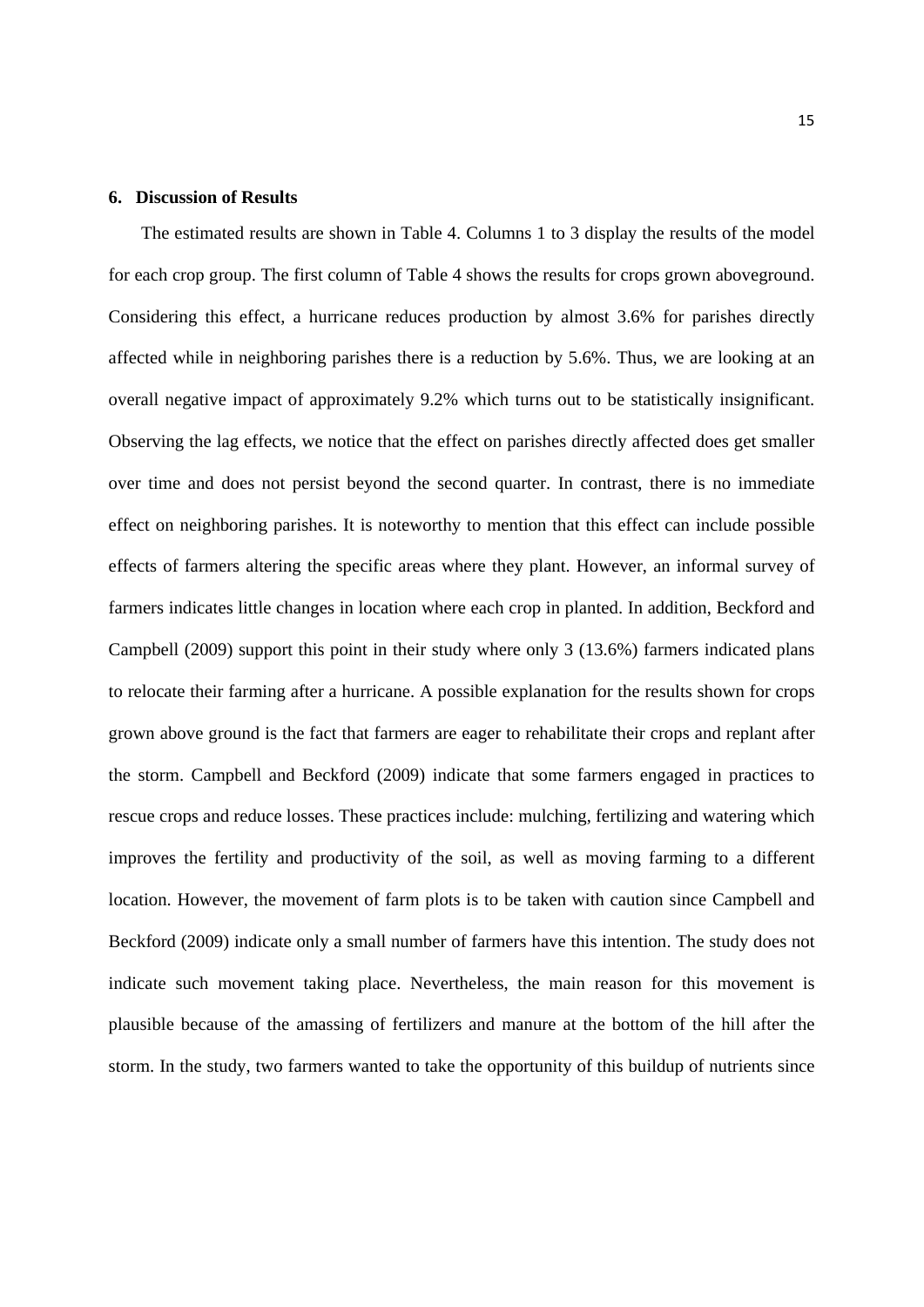they originally planted on the hillside. These practices and others that are unknown are done on a small scale and can possibly explain the effect on crops that are grown above ground.

 The results for crops grown below ground are displayed in column two. Although there are some exceptions (as discussed below), the expectation is that crops grown below ground would not suffer damage due to the passage of a hurricane. As column two shows, in general, there is no negative effect on these crops. This suggests that tubers such as dasheen, coco and cassava are more resilient to the effects of a hurricane strike. Overall, we observe a 22.3% increase in the growth of these underground crops with neighboring parishes seeing a larger change in output. However, this increase in not significant so we conclude that there is no effect on underground crops.

 Column three presents the estimates on crops grown underground that are susceptible to waterlogging. This category of underground crops include yams and potatoes. The estimates show a 37.5% decline in output for parishes directly affected and a 23% fall for neighboring parishes. This aggregates to over a 60% fall in production. One explanation for this negative outcome is that when the soil becomes too saturated with rain, yams tend to absorb excess water causing them to spoil quickly. Furthermore, yams are cultivated all year round with a growth time of 7-10 months (Ministry of Agriculture and Fisheries, 2013). For example, when the yam plant is sown in the first quarter, reaping can take place during the third and fourth quarters. So the crop can mature during the hurricane season when there tends to be a lot of rainfall. In addition, yams are cultivated with 'yam sticks'. These sticks are placed at the area where a yam plant is located so that its vine can grow on the stick. With strong hurricane force winds, the likelihood is high for these sticks to be dragged along with the yam itself. In Campbell and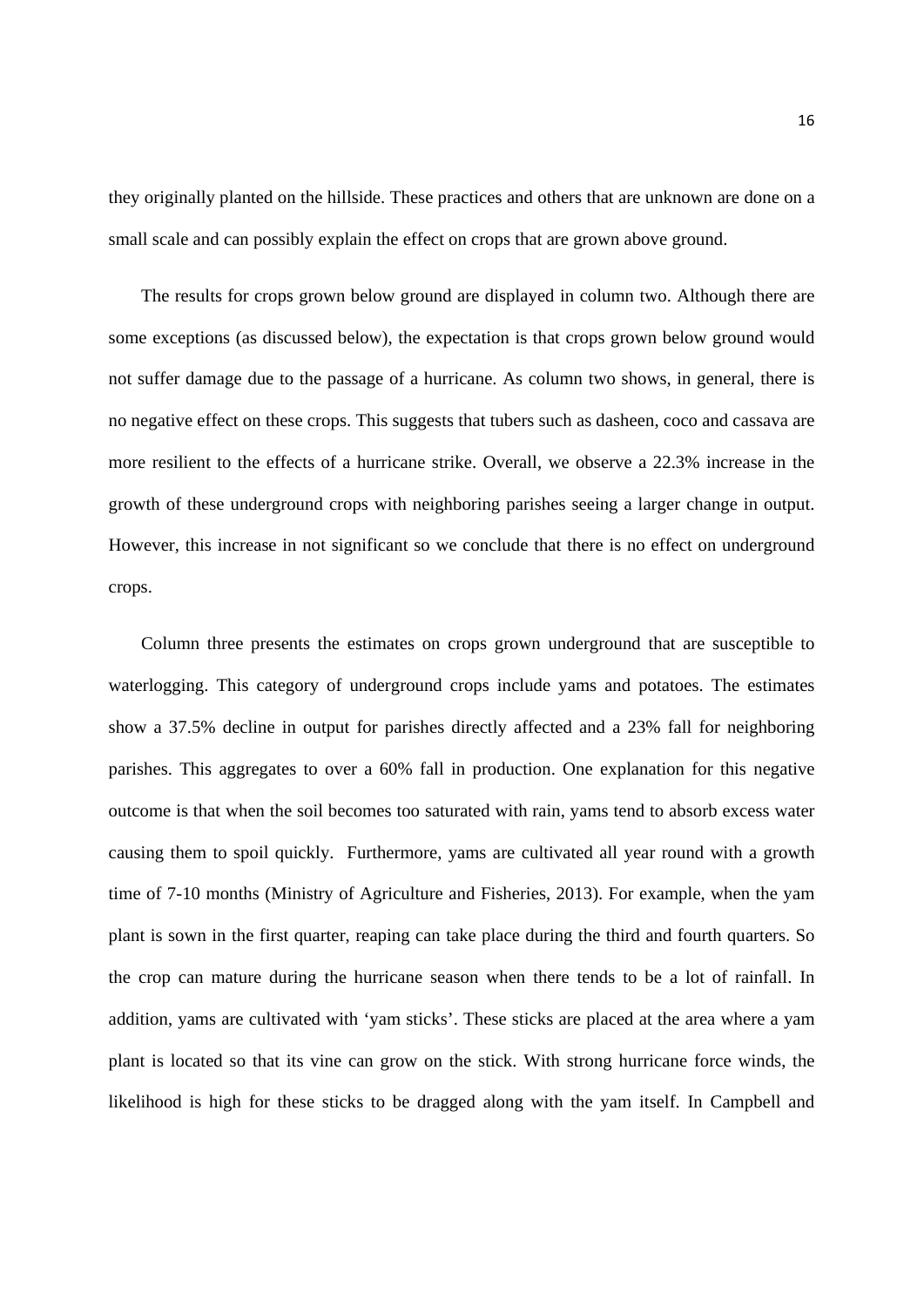Beckford's (2009) case study, one Jamaican farmer lowered his 'yam sticks' prior to a hurricane. According to the study, the farmer's approach might increase the likelihood of survival if the yams, as he puts it, 'did not fight in the air'. However, this innovative approach has not been used in the major yam farming areas according to Campbell and Beckford. As a result, it cannot be said that a mitigation strategy was employed for all parishes. In Campbell and Beckford's (2009) report on 'post hurricane harvesting and plant restoration', farmers list sweet potatoes as one of the easiest crop to revive after a hurricane. This confirms the results that potatoes are in fact affected by hurricanes. We also observe that the parishes that are directly affected by hurricanes experience a larger negative effect than their neighbors. Intuitively, this makes sense since their neighbors are not receiving the harsher effects. As previously discussed, in general, parishes directly affected experience more severe effects than their neighbors. Lastly, hurricanes typically bring a lot of rainfall which might explain why rainfall shows a negligible effect on output for all three categories of crops.

 The overall effect of hurricanes on output is demonstrated graphically in Figure 3. There we see total crop output from aboveground, underground and water damaged crops as well as how output level in affected. With the exception of underground crops, crops aboveground and water damaged crop outputs show a reduction as is seen on the secondary axis (right axis).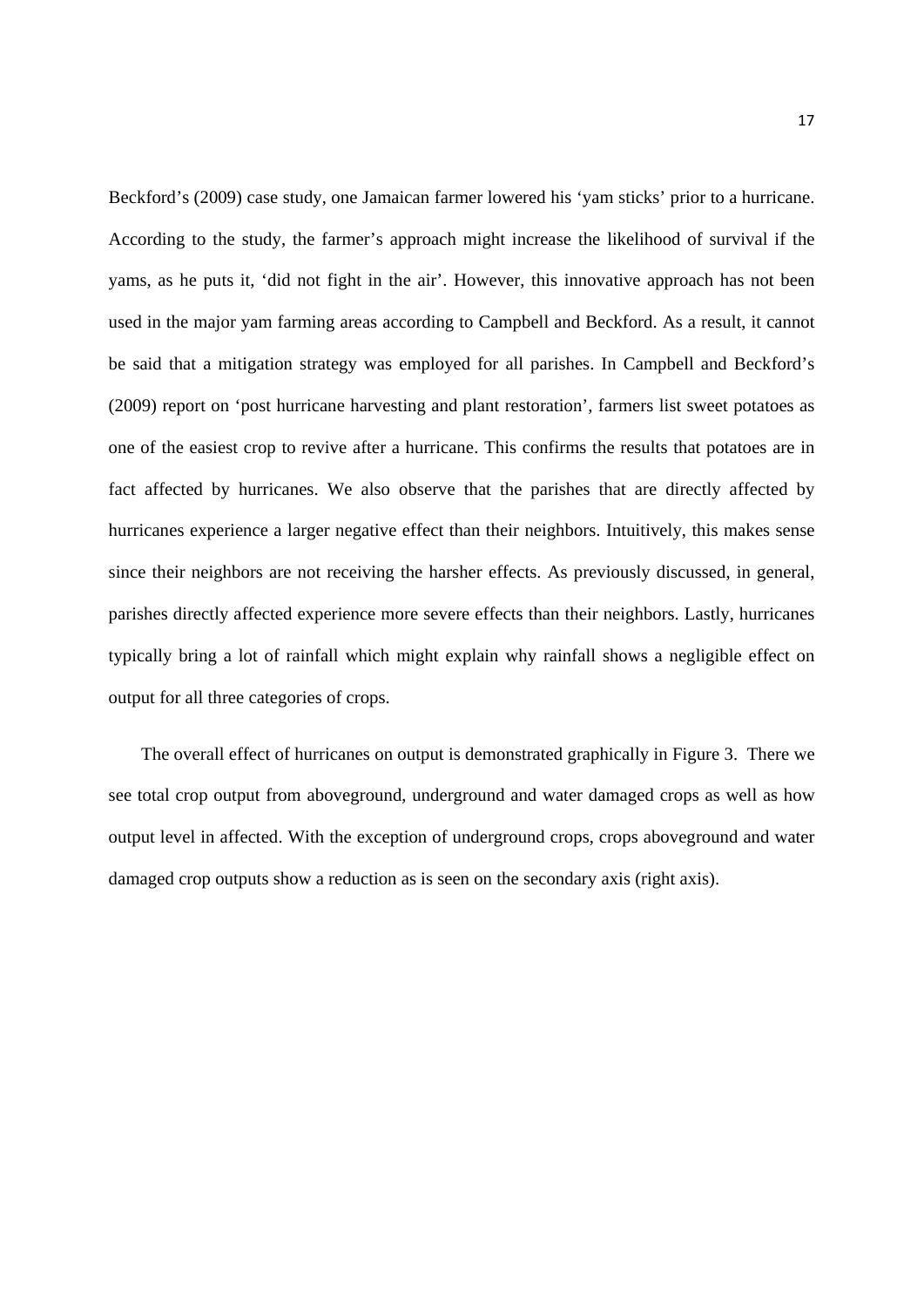|                                 | Above Ground | <b>Below Ground</b> | Water Damaged |
|---------------------------------|--------------|---------------------|---------------|
| Rainfall                        | $-.00014*$   | $-.00014$           | $-.00019**$   |
|                                 | (.00007)     | (.00032)            | (.00009)      |
| <b>Hurricane Effects</b>        |              |                     |               |
| a. Direct                       | $-.04248$    | $-.03359$           | $-.32999$ *** |
|                                 | (.07608)     | (.26775)            | (.09682)      |
| b. Neighboring                  | .00395       | .12943              | $-.23119***$  |
|                                 | (.04248)     | (.27862)            | (.06521)      |
| <b>Lagged Hurricane Effects</b> |              |                     |               |
| Lag 1                           |              |                     |               |
| a. Direct                       | $-.01186$    | .01778              | $-.00005$     |
|                                 | (.00692)     | (.02075)            | (.00790)      |
| b. Neighboring                  | .00395       | $-.16203$           | .00988        |
|                                 | (.00889)     | (.23317)            | (.01186)      |
| Lag 2                           |              |                     |               |
| a. Direct                       | $-0.00198$   | $-.07015$           | $-.05039$     |
|                                 | (.02075)     | (.05632)            | (.02865)      |
| b. Neighboring                  | $.04051*$    | .19068*             | .00198        |
|                                 | (.01976)     | (.05632)            | (.01680)      |
| Lag <sub>3</sub>                |              |                     |               |
| a. Direct                       | .00988       | $-.04644$           | $-.02668**$   |
|                                 | (.01778)     | (.07509)            | (.00988)      |
| b. Neighboring                  | $-0.01482*$  | $-.11856$           | $-.01877***$  |
|                                 | (.00790)     | (.18871)            | (.00296)      |
| Lag 4                           |              |                     |               |
| a. Direct                       | .01087       | .16796              | .03162        |
|                                 | (.00988)     | (.09880)            | (.01976)      |
| b. Neighboring                  | $-.08991***$ | $.15116**$          | .00790        |
|                                 | (.02470)     | (.05335)            | (.04150)      |
| <b>Total Direct</b>             | $-.03557$    | .03556              | $-.37549***$  |
|                                 | (.07644)     | (.40615)            | (.11211)      |
| <b>Total Neighboring</b>        | $-.05632$    | .19068**            | $-.23020***$  |
|                                 | (.06756)     | (.09586)            | (.06599)      |
| Total Effect                    | $-.09188$    | .22264              | $-.60569***$  |
|                                 | (.10572)     | (.43692)            | (.17439)      |
| Observations; $R^2$             | 249;0.2677   | 255;0.2289          | 261;0.3637    |

### **Table 4 Results estimated from the hurricane-crop model.**

\*\*\*, \*\*, \*; 1%, 5%, 10%

Driscoll-Kraay Standard Errors are in parentheses.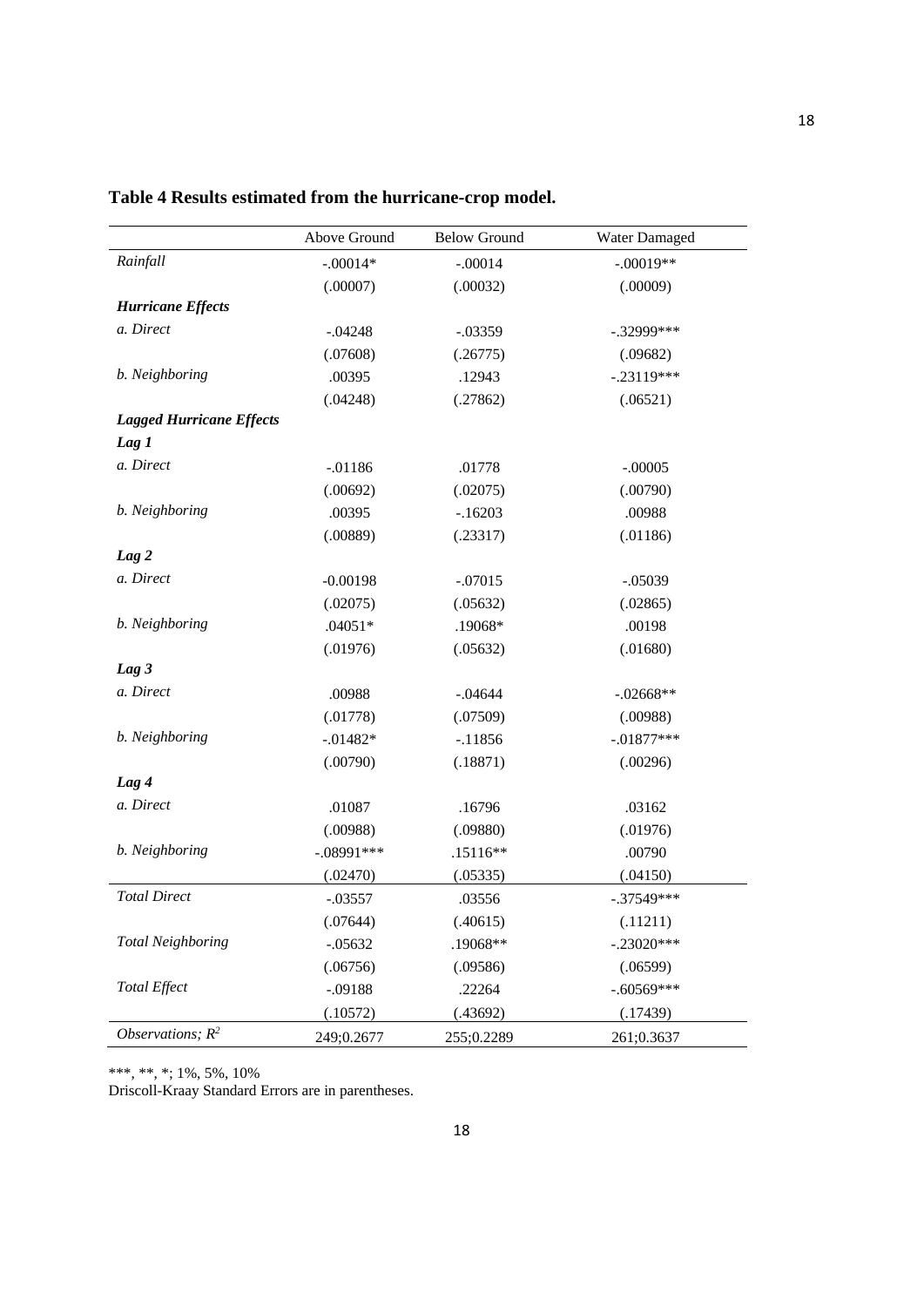

#### **Figure 3 Change in Crop Output over the period: 1999-2008.**

#### **7. Hurricane Damage Estimates**

 The previous section focused on the estimated impact of hurricane strikes. It is also instructive to see what those estimates mean economically for the time period of analysis. Table 5 displays hurricane damage estimates for all the crop groups negatively affected by the hurricanes. Over the period, the country lost over 120 million US dollars in crop revenue due to hurricanes. As the table shows, revenue loss from the underground crops susceptible to water is the higher of the two categories. Of course, the total loss in revenue does not include traditional export crops such as citrus, coco, bananas and sugar which are not covered in this study due to data limitations. These latter agricultural crops always experience even more significant losses. According to an estimate reported by the Planning Institute of Jamaica (2007), these traditional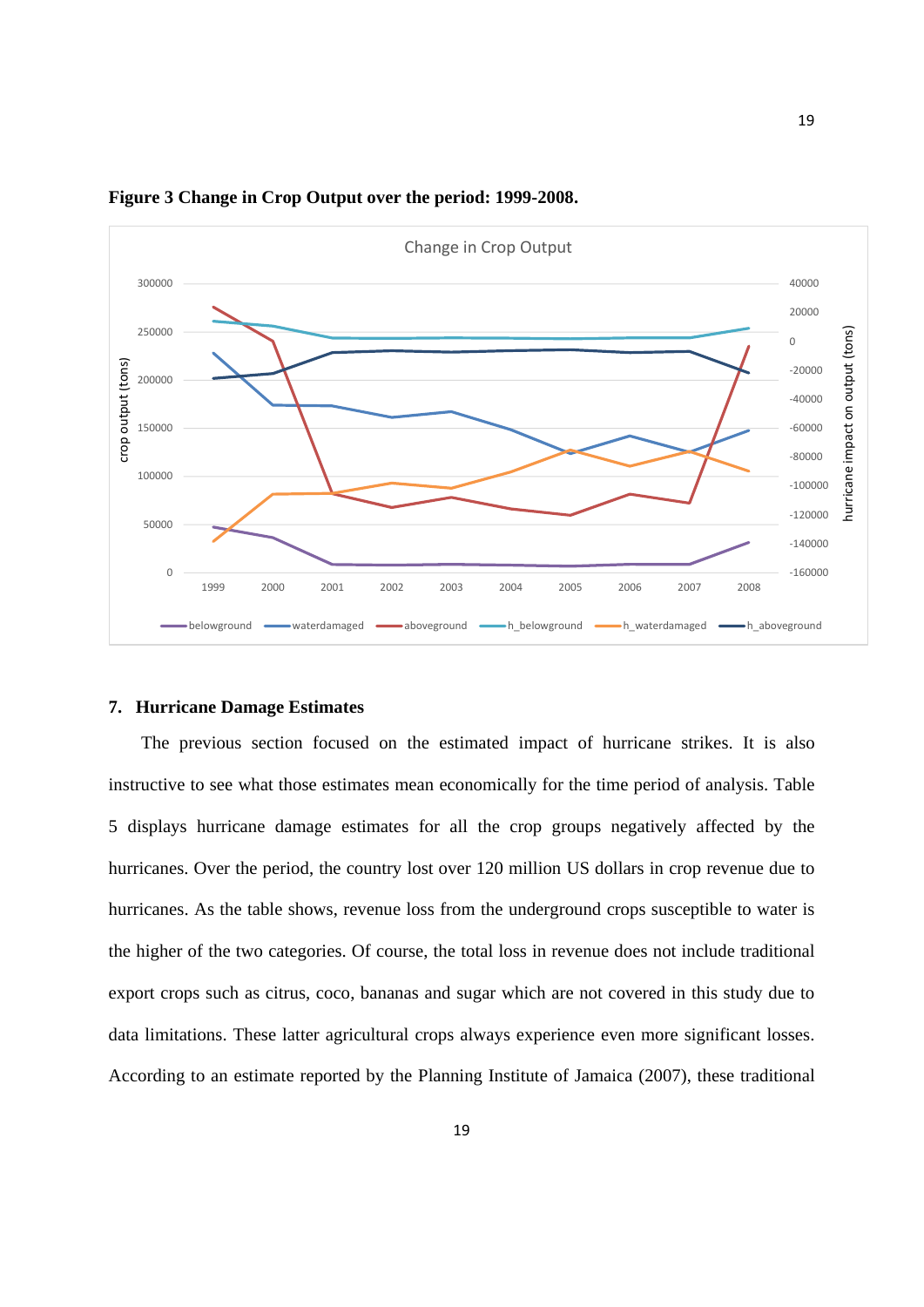crops incurred losses, of approximately US\$90 million compared to US\$10 million<sup>13</sup> for domestic crops from the passage of hurricane Dean in 2007. Clearly, hurricanes do impose severe losses on crop production in Jamaica.

| <b>Crops</b>                      | <b>Estimated Loss</b> |
|-----------------------------------|-----------------------|
|                                   |                       |
| Above Ground                      | \$2,630,000,000       |
| <b>Underground: Water Damaged</b> | \$6,130,000,000       |
| Total (J\$M)                      | \$8,760,000,000       |
| Total (US\$M)                     | \$120,131,651         |

**Table 5 Monetary losses in J\$/US\$ for two categories of affected crops.** 

#### **8. Conclusion and Policy Implications**

 Focusing on sustainable development in the agricultural sector has been a long standing goal for the Jamaican economy. This intent is in an effort to raise levels of production, increase exports and foreign earnings as well as increase the contribution of the sector to GDP. Moreover, the issue of national food security has become a growing concern for many countries and is a prime focus for the Jamaican government. Given these important facts, there is no doubt that there is a great need to pay more than the usual attention to the destruction of crops brought about by hurricanes when designing and implementing strategies to achieve desired outcomes for the economy. This study points to the need for that attention.

 $13$  In 2012 figures.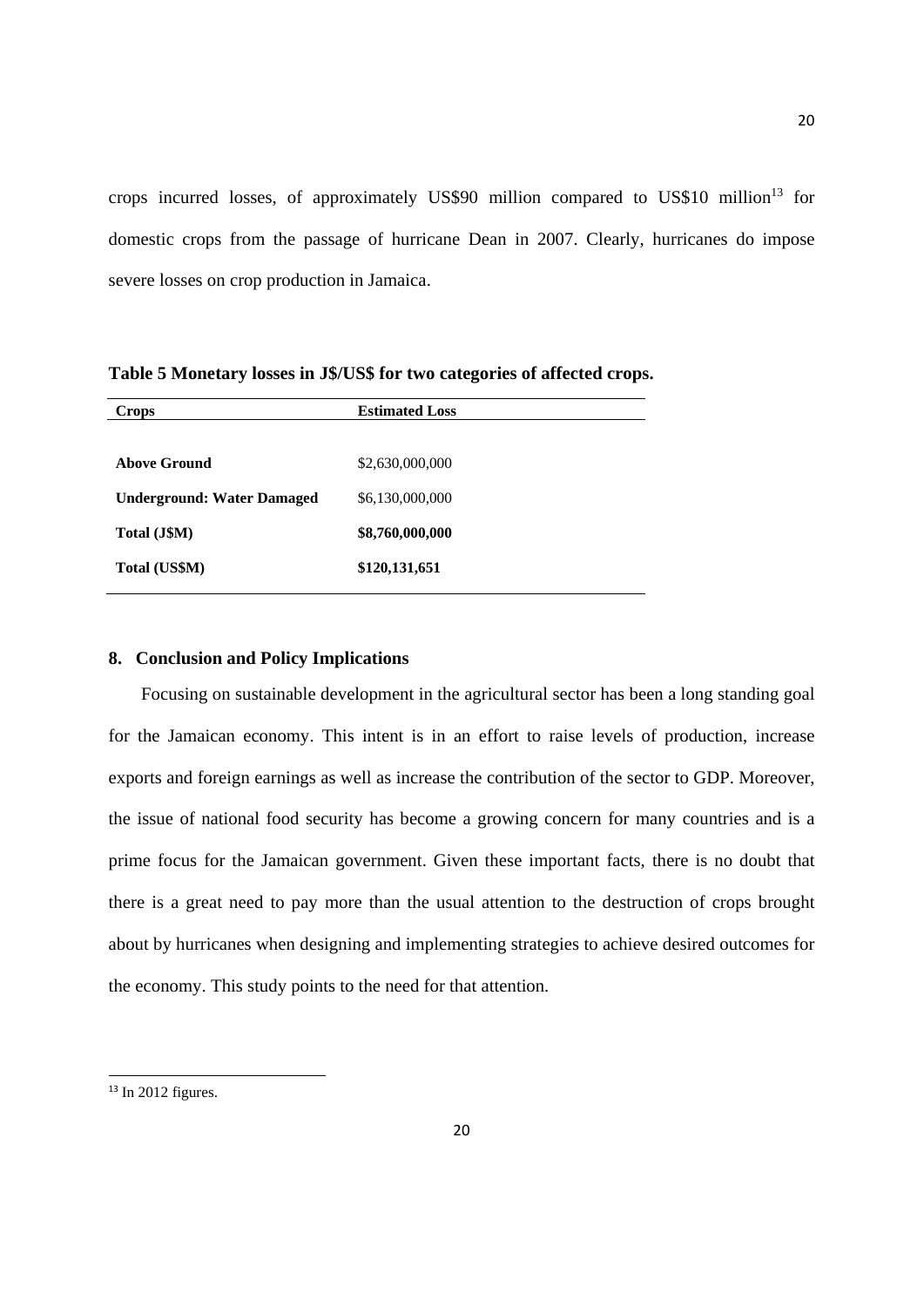Our fixed effect panel estimation shows that hurricane strikes reduce the quantity of crops harvested for those grown above ground though the outcome is statistically insignificant. The result for the impact on underground crops is a bit surprising. Underground crops such as yams and potatoes are negatively affected by hurricane strikes. These crops are vulnerable to water saturation of the soil brought about by excessive rainfall due to the passage of hurricanes. This is an unexpected result since one would expect only crops grown above ground to suffer damage. However, there are other underground crops such as cassava, coco and dasheen which are not affected by hurricane strikes.

 Our conclusions have implications for other small island economies that are in the Caribbean hurricane belt and engage in crop production. For example, St. Vincent and the Grenadines cultivate similar crops including those susceptible to waterlogging. The results should also be of interest to other territories such as but not limited to Antigua and Barbuda, Dominica, Grenada and Saint Kitts and Nevis. Crop production is a contributing factor to GDP through exports and foreign exchange earnings. Furthermore, the agricultural sectors in these economies remain a means of employment for many. Unfortunately, like Jamaica, these developing economies continue to be vulnerable to adverse weather events such as hurricanes; as a result considering how to shield crop production from adverse effects is no doubt an important consideration for these countries. Campbell and Beckford's (2009) case study did indicate that farmers have been trying to mitigate the effects on their crops. Their coping and adaptation strategies include: re-transplanting<sup>14</sup>; creating roof like structures to lessen the effect from excessive winds and rain; plant bracing and lowering yam sticks; mulching, fertilizing and

<sup>&</sup>lt;sup>14</sup> This one farmer took his tomato plants in his house and replanted them after the storm.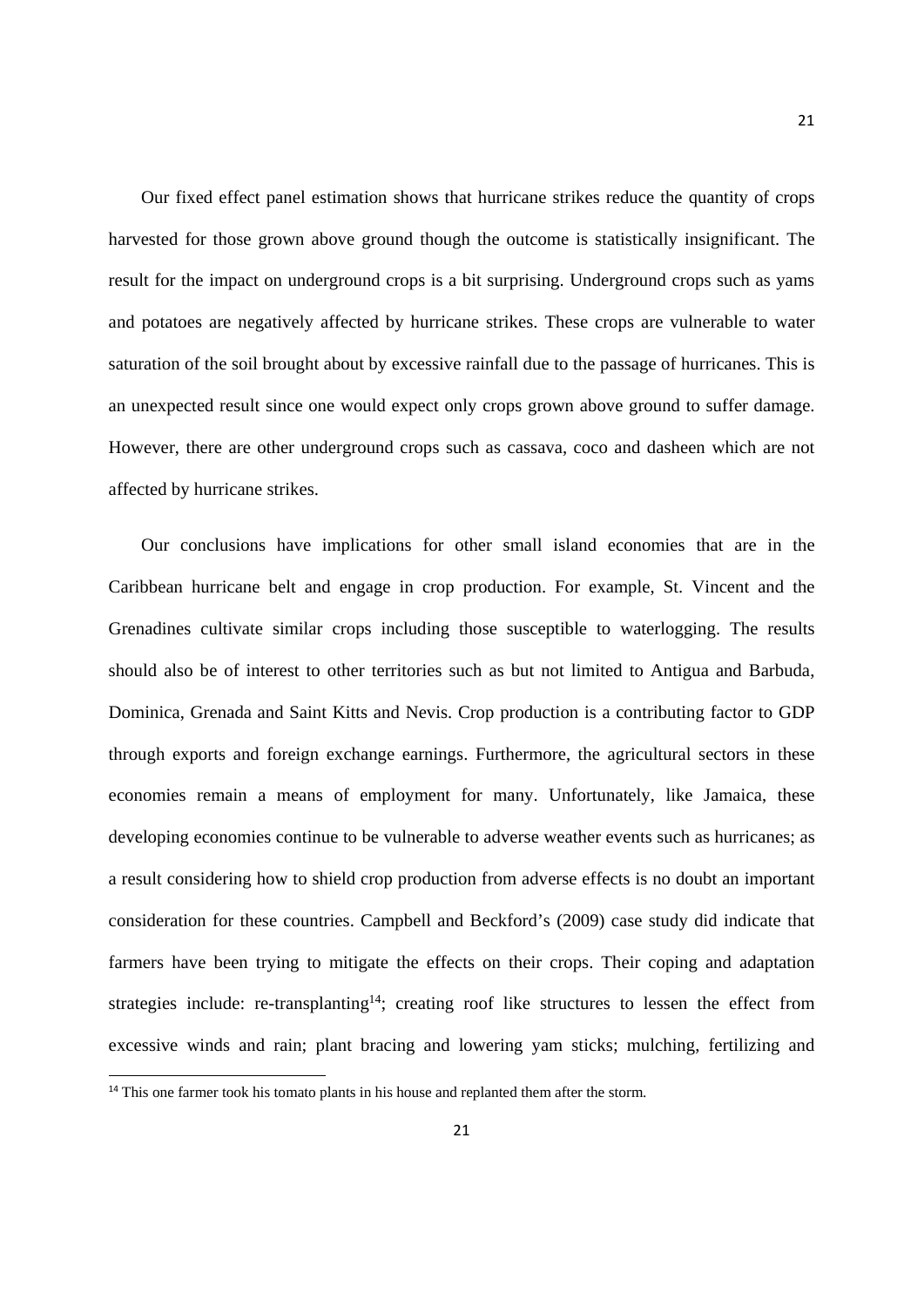moving farm plot to where soil nutrients accumulate after a hurricane. Although there is no evidence that there has been any large scale implementation of such measures, they are plausible adaptation techniques; thus, the sector can begin looking into a wider application of these mitigation techniques.

 Our results also have a direct bearing on exports and national food security. The government of Jamaica can begin assessing the viability of expanding the export basket by including those crops that are more resilient to hurricane attacks such as certain underground crops and those that suffer less destruction from employing adaptation techniques. The results of this study therefore point to a reason for increasing the exports of these crops. As it relates to water damaged crops, Jamaica exports yams which is becoming popular on the export market. Due to the nature of this crop and its vulnerability to hurricanes, attention needs to be given to implementing adaptation techniques; for example, the plant bracing technique employed by one farmer in the Campbell and Beckford (2009) study. Our study also has implications for food security. FAO (2013) mentions that programs addressing food security in Jamaica are not common. This suggests that there is no prioritization of implementing strategies to deal with climatic events such as hurricanes which negatively impact crops and threaten the sustainability of food production. The study by FAO (2013) calls for measures to deal with threats from changes in our climate. Our study supports this viewpoint in that the results point to the destruction and monetary losses from hurricanes.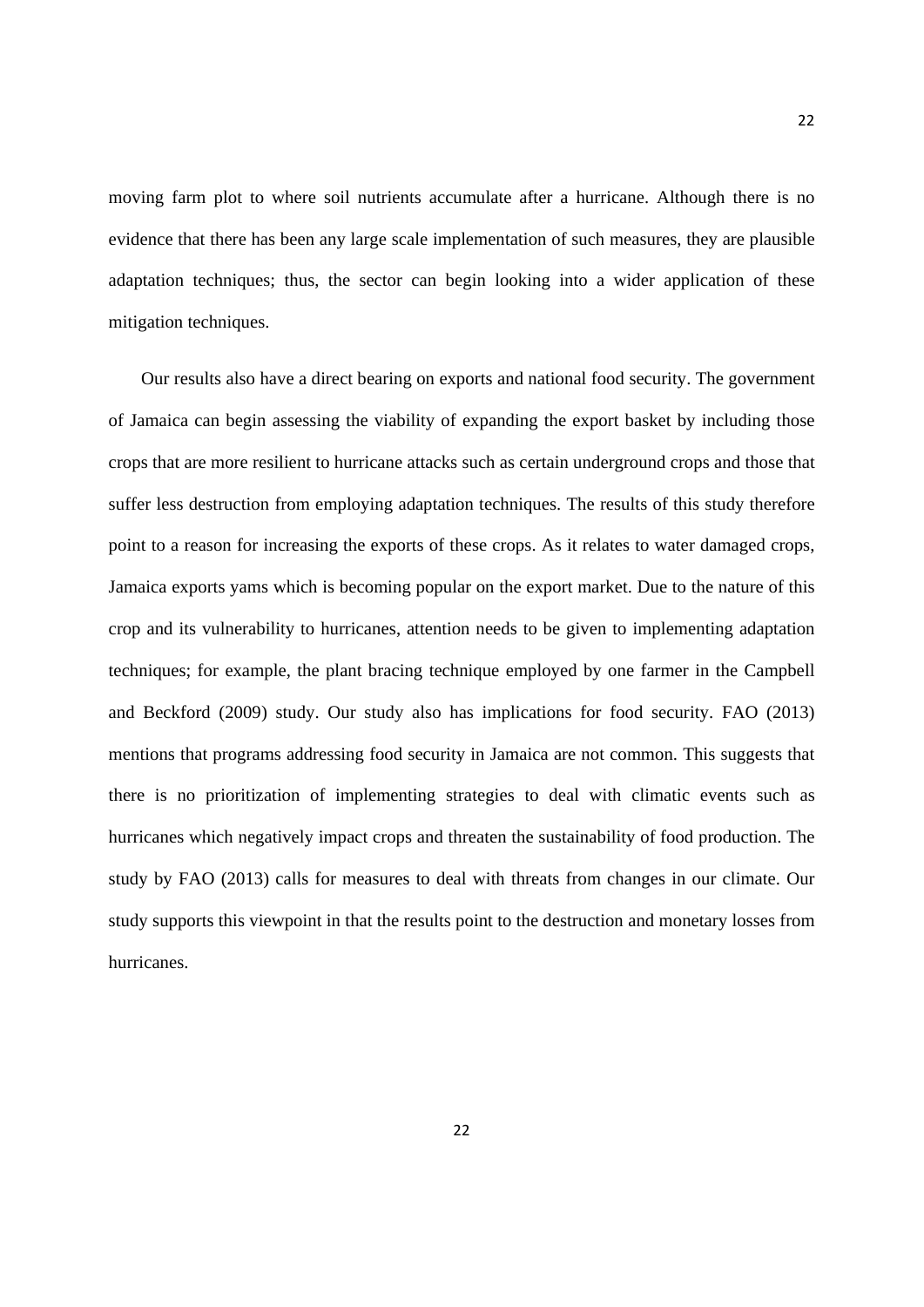#### **9. References**

Boose E., Serrano, M. and Foster, D. (2004). Landscape and regional impacts of hurricanes in Puerto Rico. *Ecological Monograph* 74(2): 335-352.

Callen, M., Isaqzadeh, M., Long, J., and Sprenger, C. (2014). Violence and risk preference: Experimental evidence from Afghanistan. *The American Economic Review*, 104(1): 123-148.

Cameron L. and Shah M. (2015). Risk-taking behavior in the wake of natural disasters, *Journal Human Resources* 50 (2), 484-515.

Campbell, D. and Beckford, C. (2009). Negotiating uncertainty: Jamaican small farmers' adaptation and coping strategies, before and after hurricanes – a case study of hurricane Dean. *Sustainability* 1:1366-1387.

Chen, C. and Chang, C. (2005). The impact of weather on crop yield distribution in Taiwan: some new evidence from panel data models and implications for crop insurance.'' *Journal of Agricultural Economics* 33:503–11.

Chen, C. and McCarl, B. (2009). Hurricanes and possible intensity increases: effects on and reactions from U.S. agriculture. *Journal of Agricultural and Applied Economics* 41(1): 125-144.

Dell, M., Jones, B. and Olken, B. (2014). What do we learn from the weather? The new climate – economy literature. *Journal of Economic Literature* 52(3): 740-798.

Dirienzo, C., Fackler, P. and Goodwin, B. (2000). Modeling spatial dependence and spatial heterogeneity in county yield forecasting models. Paper presented at American Agricultural Economics Association Annual Meeting, Tampa Florida, July 30-August 2.

Driscoll, J. and Kraay, A. (1998). Consistent covariance matrix estimation with spatially dependent panel data. *Review of Economics and Statistics* 80 (4): 549-560.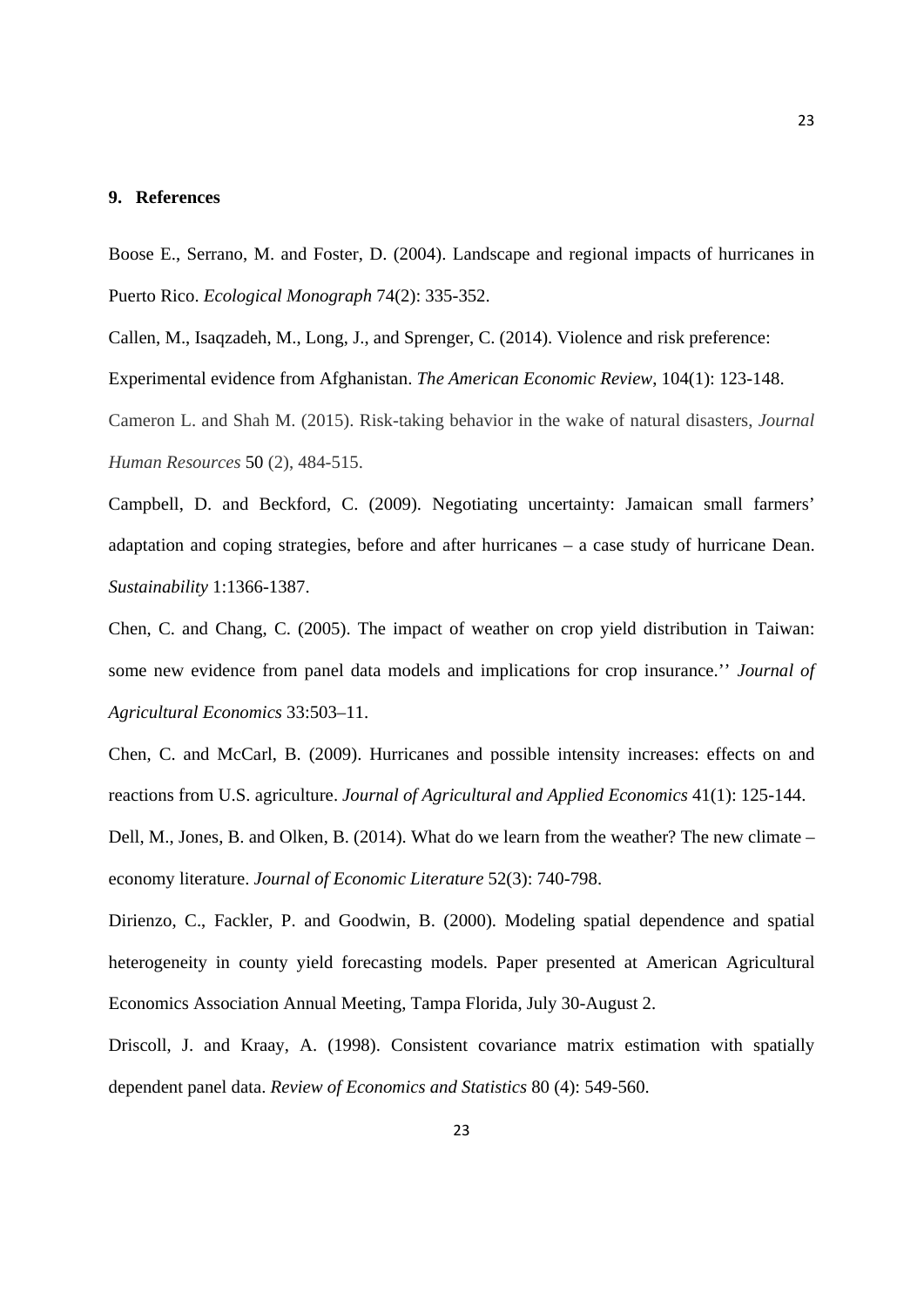Food and Agriculture Organization of the United Nations (FAO) (2013). Climate change and agriculture in Jamaica: agricultural sector support analysis. *Environment and Natural Resources Management Series 21.* 

Holland, G. (1980). An analytic model of the wind and pressure profiles in hurricanes. *Monthly Weather Review* 108:1212-1218.

Hsiang, S. (2010). Temperatures and cyclones strongly associated with economic production in the Caribbean and Central America. *Proceedings of the National Academy of the United States of America* 107(35): 15637-15372.

Israel, D. and Briones, R. (2012). Impacts of natural disasters on agriculture, food security, and natural resources and environment in the Philippines. Philippines Institute of Development Studies *Discussion Paper Series* No. 2012-36.

Lowenberg-DeBoer, J.M., Griffin, T.W., and Florax, R.J.G.M (2006). Use of cross regression to model local spatial autocorrelation in precision agriculture. Site Specific Management Center, Department of Agricultural Economics, Purdue University.

Lucas, R., and Rapping, L. (1969). Price expectations and the phillips curve. *American Economic Review* 59(3): 342-50.

Lyons, S. (2008). Why hurricane waves are lopsided. Available online at

http://www.weather.com/blog/weather/8\_16562.html (accessed September 25, 2012).

Meteorological Service of Jamaica. (2002). Temperature. Available online at

http://www.metservice.gov.jm/temperature.asp (accessed August 12, 2012).

\_\_\_\_\_\_\_\_\_\_\_\_\_\_\_\_\_\_\_\_\_\_\_\_\_\_\_. (2012). Preliminary monthly rainfall summary. Kingston,

Jamaica.